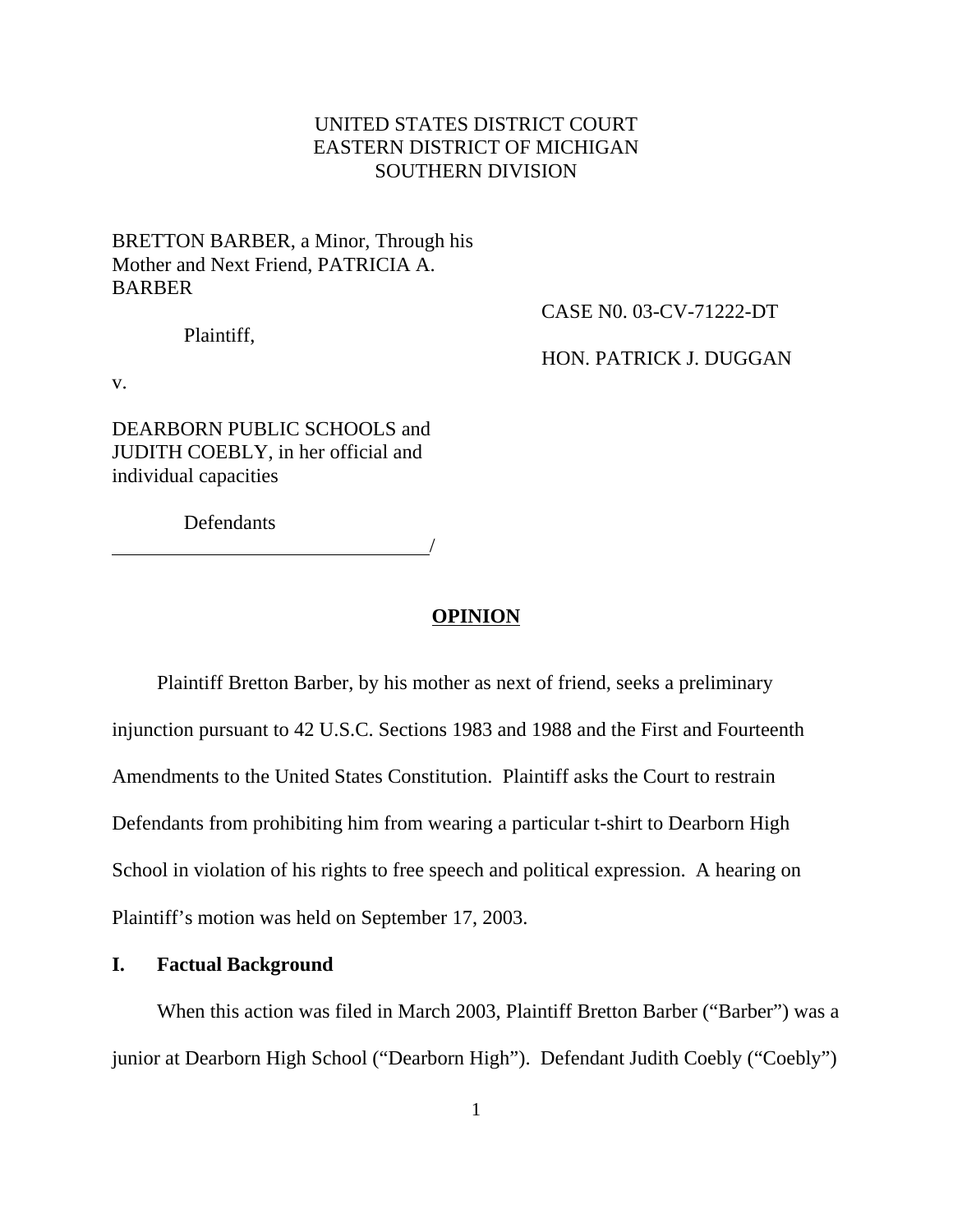is, and was at all times relevant to this lawsuit, the principal of Dearborn High.

Dearborn High has approximately 1,500-1,550 students. Reflecting Dearborn's population, which has the largest concentration of Arabs anywhere in the world outside of the Middle East, approximately 31.4% of Dearborn High's students are Arab. Many of those students' families immigrated to the United States from Iraq. According to Coebly, these families left Iraq because of former Iraqi President Saddam Hussein's regime.

Coebly has been an employee of Dearborn Public Schools ("DPS") since 1966. After serving as a social studies teacher and counselor, Coebly served as an assistant principal at Edsel Ford High School ("Edsel Ford") from 1985 through 1995 and as an assistant principal at Dearborn High from 1995 through 2002. Coebly has been Dearborn High's principal since the beginning of the 2002-2003 school year. She has two assistant principals, Michael Shelton ("Shelton") and Charles Baughman. Shelton has spent six years as an administrator during his thirteen years of employment with DPS. He became Dearborn High's assistant principal prior to the start of the 2001-2002 school year. Among his duties, Shelton is responsible for supervising Dearborn High's three lunch periods.

On February 17, 2003, Barber wore a t-shirt to school, the front of which displayed a photograph of President George W. Bush with the caption "International Terrorist" ("Barber's shirt" or "the t-shirt"). According to Barber, he wore the t-shirt to express his feelings about President Bush's foreign policies and the imminent war in Iraq.

Barber wore the t-shirt to his first class, Advanced Placement Language and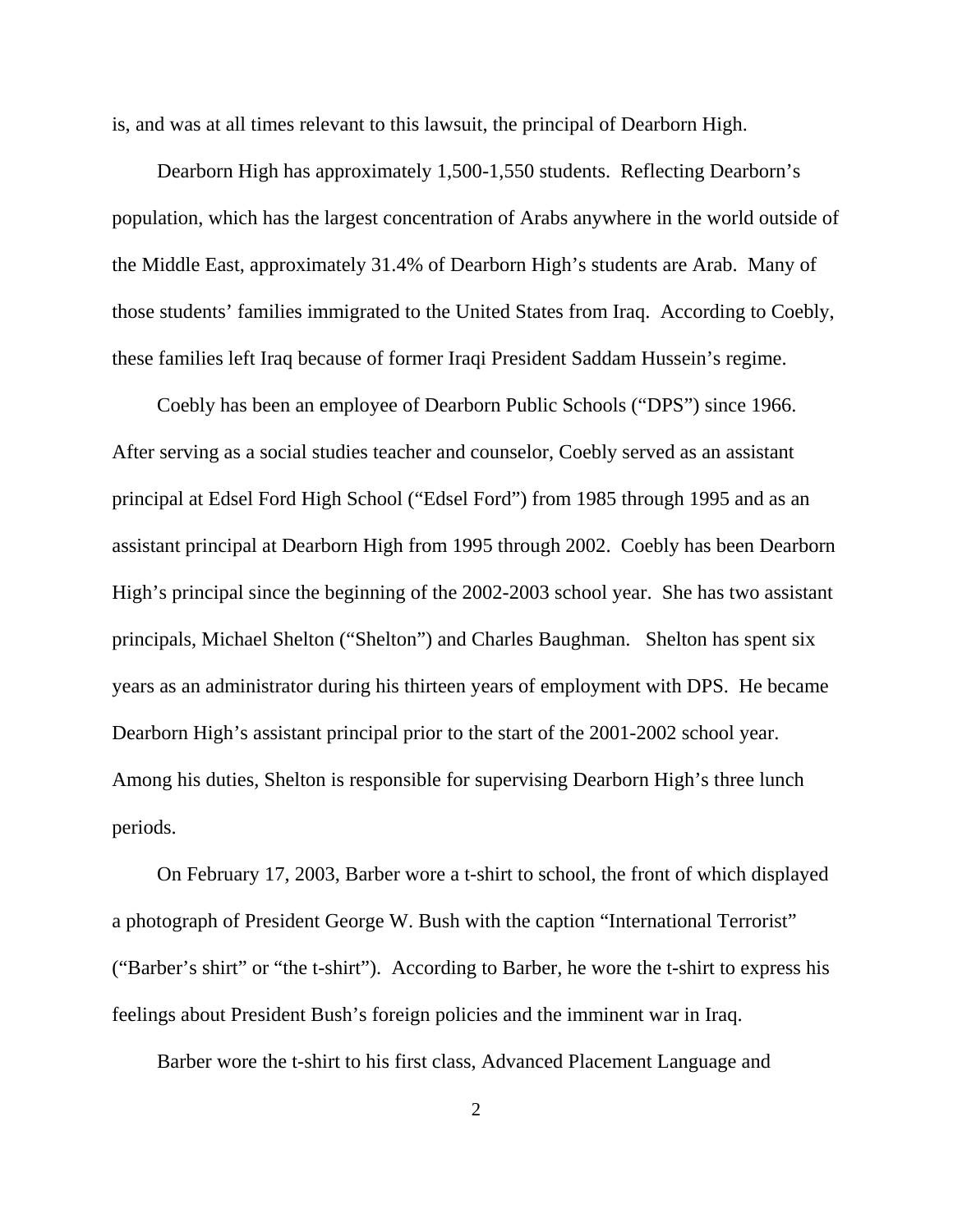Composition, which began at 7:30 a.m., and he continued to wear the t-shirt during his remaining morning classes. After his third hour class, Barber walked through the hallway to the lunchroom for the 10:30-11:00 a.m. lunch period.

After arriving at the lunchroom, Barber proceeded to the lunch line to see what was being served. In the meantime, at approximately 10:45 a.m., Shelton arrived at the lunchroom to supervise the lunch period. Three to five minutes after Shelton arrived, a student approached him and (in Shelton's words) told Shelton he was "angry" about Barber's shirt, thought "it was inappropriate" or "disrespectful," and wanted Shelton "to do something about it" or that "someone should take care of Brett for wearing that shirt." Shelton claims that he believed the student was angry because he was "kind of tense" and because of the "tone of his voice." Shelton explains, however, that it was not his impression at the time that the student intended to attack or harm Barber. Rather, Shelton believed the student wanted Shelton to do something about the t-shirt. In fact, Coebly states that when Shelton described the incident to her a few hours later, he did not convey that the student posed a serious threat of imminent harm to Barber.

A few minutes after Shelton spoke with the student, William George ("George"), a teacher assigned to supervise the lunchroom, approached Shelton and asked him if he had seen Barber's shirt. Shelton told George that he had not seen the t-shirt, but had heard about it. George told Shelton that he thought Barber's shirt "may be inappropriate." Shelton then attempted to locate Barber in the lunchroom.

Approximately five minutes later, Shelton saw Barber making his way back to his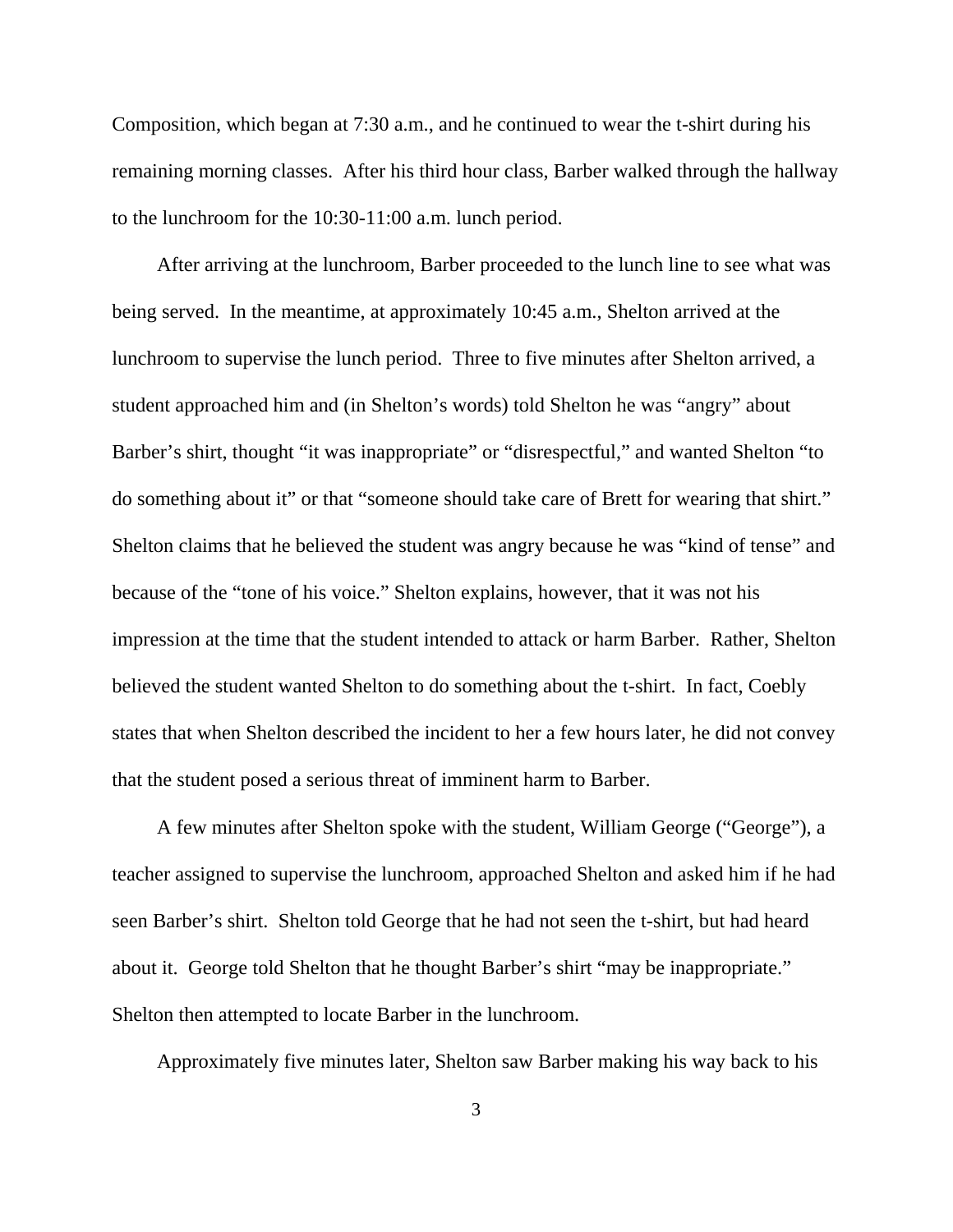table from the lunch line. After observing Barber's shirt, Shelton approached Barber and told him that it was inappropriate and that Barber had to turn it inside out or remove it.<sup>1</sup> When Barber refused, Shelton told him to go call his father.<sup>2</sup> Barber then proceeded to the school office, called his father, and left school for the remainder of the day.

During his deposition, Shelton attempted to explain why he asked Barber to turn the t-shirt inside out. According to Shelton, the student's and George's comments indicated to him that Barber's shirt already had created a disruption and possibly could create even more of a disruption in the school. Shelton also claims that he made his decision partly to protect Barber. Shelton acknowledges, however, that aside from the student's and teacher's comments in the lunchroom, he was unaware of any other unusual commotion or disruption in the lunchroom or throughout the school as a result of Barber's shirt. Shelton does not believe that the t-shirt violated the Student Code of Conduct; and he does not believe that the t-shirt advocated drugs or alcohol or promoted terrorism.

According to Shelton, if Barber were to wear the t-shirt to school again, he would require Barber to turn it inside out or call home. Coebly informed Barber over the

<sup>&</sup>lt;sup>1</sup>Shelton gave Barber the option of removing the t-shirt because Barber was wearing another shirt underneath it.

<sup>&</sup>lt;sup>2</sup>It was Barber's impression that Shelton gave him the choice of turning the t-shirt inside out or calling his father to go home, although Barber could not recall specifically whether Shelton told him he needed to go home. Defendants spend a considerable time arguing that Shelton in fact only told Barber to call his father and Barber went home voluntarily; and therefore Defendants claim Barber was not suspended for wearing the t-shirt. These factual disputes are immaterial, however, to the issue of whether Defendants violated Barber's First Amendment rights by prohibiting him from wearing the t-shirt. Barber is not seeking relief for any alleged suspension.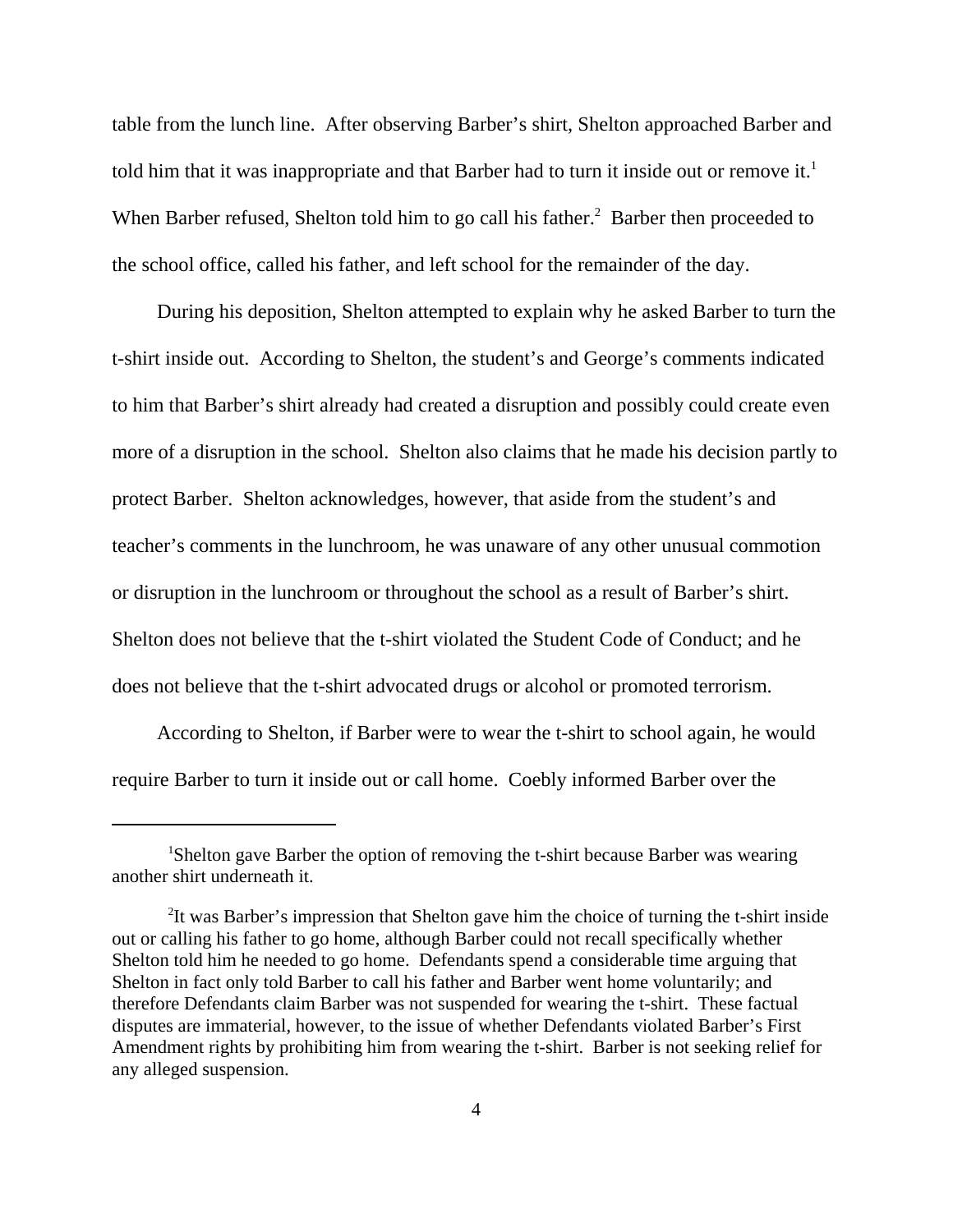telephone a few hours after he left school on February 17, that Shelton deemed his t-shirt to be inappropriate because it already created a disruption or had the possibility of being disruptive and therefore he would not be allowed to wear it at school. According to Coebly, if Barber returned to school wearing the t-shirt and refused to remove it or turn it inside out, he would be sent to the office and would be written up for insubordination.

When asked whether she had any reasons– aside from those set forth by Shelton– for concluding that Barber's shirt was inappropriate, Coebly testified that the student who approached Shelton in the lunchroom also spoke with her a few days later and stated that "he really want[ed] to get Brett" because of the t-shirt, particularly because he had a relative in the military being sent to Iraq and at least one of his family members served in each of the country's prior wars. After talking to the student for a while, however, Coebly determined that he did not pose a threat to Barber.

Coebly also claims that she felt Barber's shirt was inappropriate because many Dearborn High students or their families left Iraq because of Saddam Hussein's regime and she believes those students support what the United States is doing for their homeland. Coebly therefore believes that Barber's shirt would be "almost a personal attack on the Iraqi students." While Coebly acknowledges that no Iraqi students manifested disruptive behavior in response to the t-shirt, she fears a possibility of disruption based on her experience at Edsel Ford in 1991 during "Operation Desert

5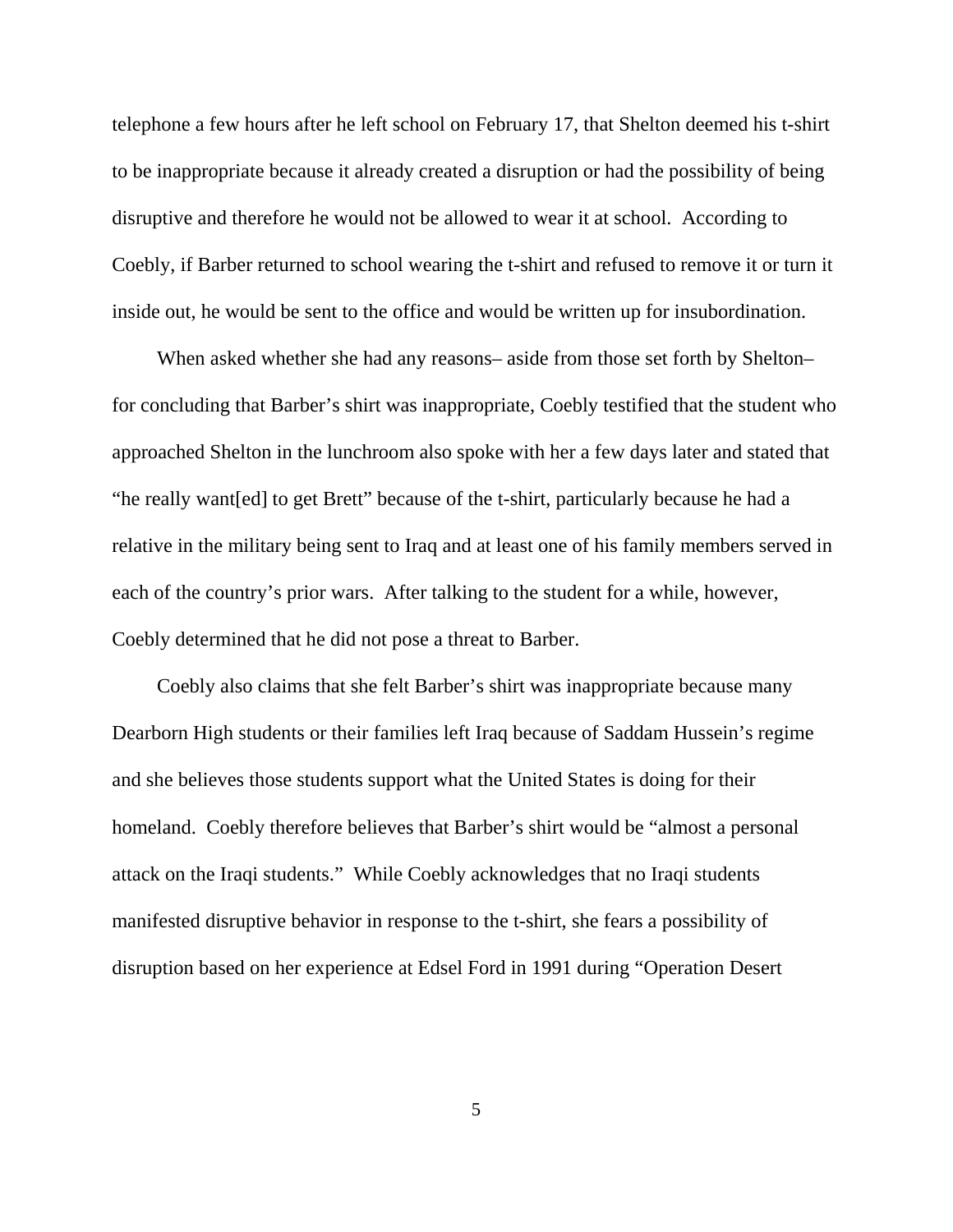Storm" (or "Desert Storm").3

According to Coebly, during Desert Storm, Yemenese students at Edsel Ford wore t-shirts or carried items (e.g. pictures in notebooks or in their lockers) with Saddam Hussein's picture. Coebly describes these items as "pro-Hussein" and she explains that many of the these students were angry about the United States' actions in Iraq at that time because they supported Saddam Hussein. Coebly claims that when other Edsel Ford students saw these items, fights broke out, students protested, a hundred students walked through the school with flags, and the police had to be summoned to the school to calm the situation.

Coebly believes that there is a potential for the reverse situation at Dearborn High– Barber's shirt may create a disruption among Iraqi students who support the United States' involvement in Iraq. As Coebly explains, the risk of disruption from Barber's shirt was particularly likely on February 17 due to the tense atmosphere at Dearborn High as a result of the imminent war in Iraq and the government's raising of the domestic terror alert level ten days earlier to indicate a high risk of terrorist attack. Coebly acknowledges, however, that under the same circumstances she would not find a "no war" button or "I hate Bush" t-shirt inappropriate.

## **II. Preliminary Injunction Standard**

<sup>&</sup>lt;sup>3</sup>"Operation Desert Storm" is the term used to refer to the United States' and United Nations' involvement in Iraq in 1990 and 1991 following Iraq's invasion of Kuwait on August 2, 1990. *See* "www.pbs.org/wgbh/pages/frontline/gulf/cron."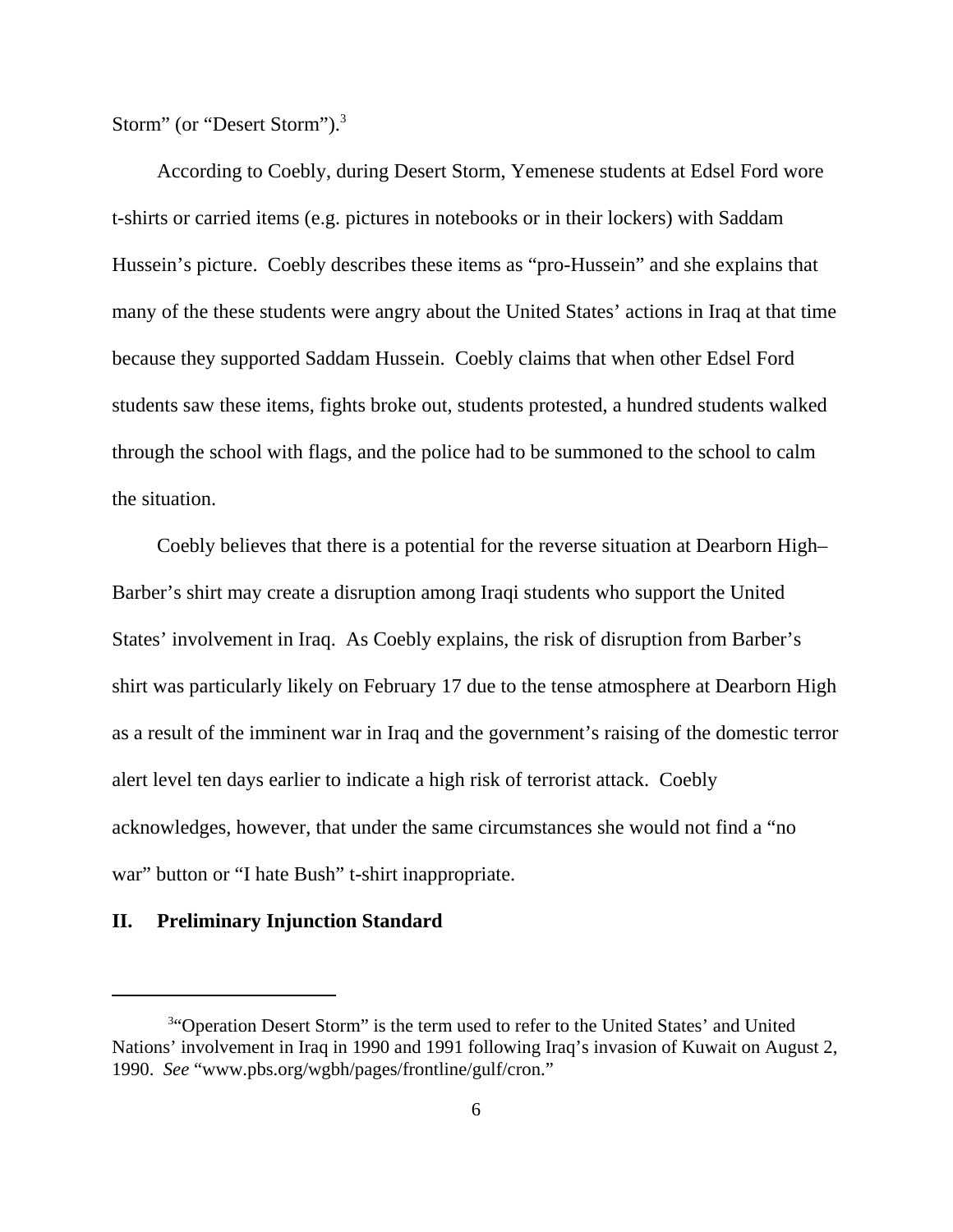This Court must consider four factors in deciding whether to issue a preliminary injunction: (1) whether the movant has a strong likelihood of success on the merits; (2) whether the movant would suffer irreparable harm without the injunction; (3) whether issuance of the injunction would cause substantial harms to others; and (4) whether the public interest would be served by issuance of the injunction. *Bonnell v. Lorenzo*, 241 F.3d 800, 809 (6th Cir. 2001). None of these four factors is a prerequisite to the issuance of a preliminary injunction; rather the Court must balance all four factors. *Neveux v. Webcraft Tech., Inc.*, 921 F. Supp. 1568, 1570-71 (E.D. Mich. 1996)(citing *Performance Unlimited v. Questar Publishers, Inc.*, 52 F.3d 1373, 1381 (6th Cir. 1995)). Before a preliminary injunction may issue, however, a plaintiff must *always* demonstrate some irreparable injury that necessitates the injunction. *Id*. at 1571 (quoting *Friendship Materials, Inc. v. Michigan Brick, Inc.*, 679 F.2d 100, 104 (6th Cir. 1982)).

The primary purpose of a preliminary injunction is to maintain the status quo until a final decision on the merits can be reached. *Id*. (citing *Univ. of Texas v. Camenisch*, 451 U.S. 390, 395 (1981)). In cases where the plaintiff seeks a preliminary injunction not to maintain the status quo but rather to alter it, the plaintiff must "satisfy an even heavier burden of showing that the four factors listed above weigh heavily and compellingly in [his or her] favor." *Id*. (quoting *SCFC ILC, Inc. v. Visa USA, Inc.*, 936 F.2d 1096, 1098 (10th Cir. 1991)). "Like all equitable remedies, a preliminary injunction will not issue unless the right to relief is clear." *Id*. In determining whether to issue a preliminary injunction, the Court is not required to resolve "'doubtful questions of law or disputed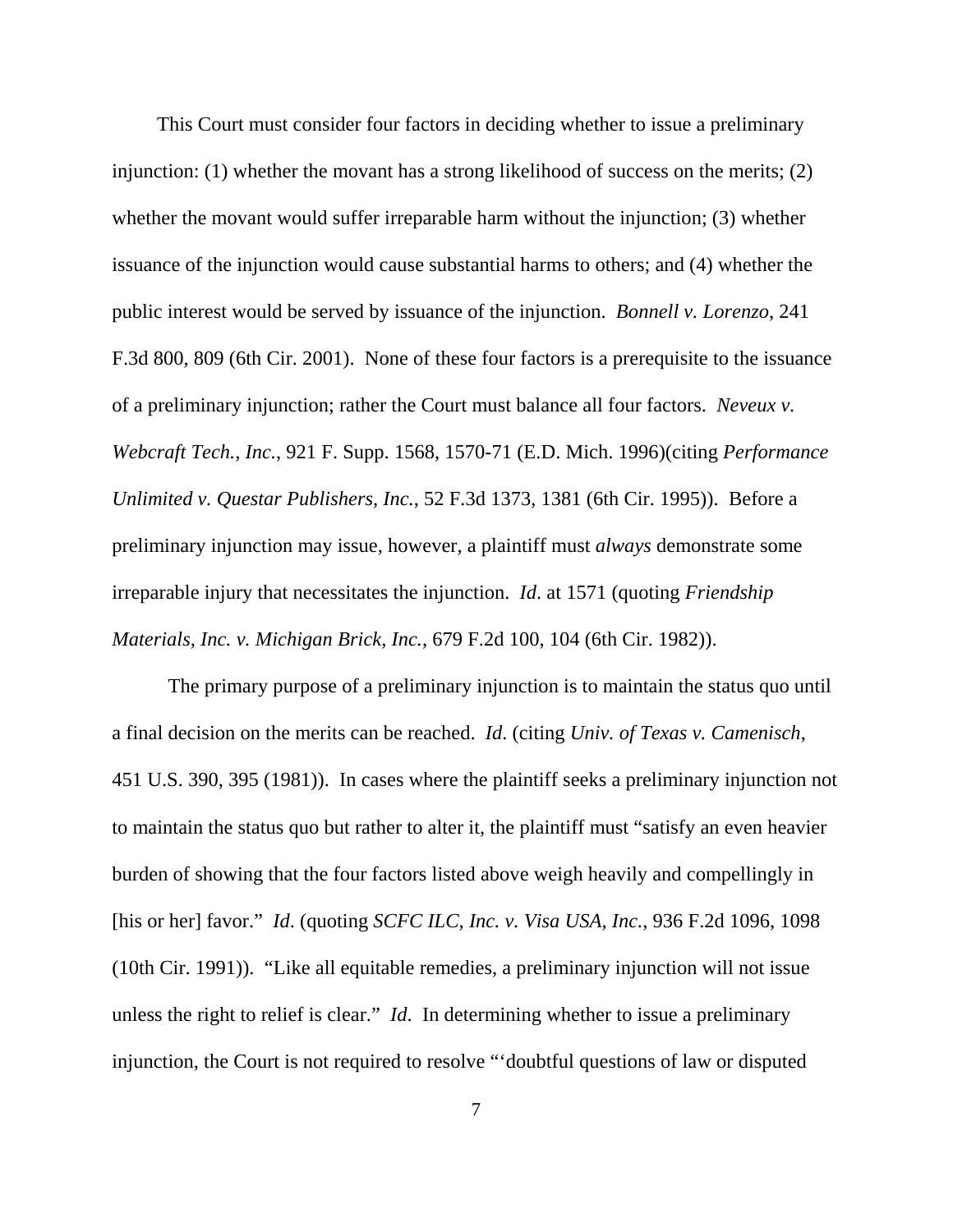questions of fact.'" *Id*. (quoting *Cincinnati Sub-Zero Prod. v. Augustine Med., Inc.*, 800 F. Supp. 1549, 1557 (S.D. Ohio 1992)).

#### **III. Applicable Law and Analysis**

# **A. Likelihood of Success on the Merits**

The Supreme Court has made it clear that public school students do not "shed their constitutional rights to freedom of speech or expression at the schoolhouse gate." *Tinker v. Des Moines Indep. Cmty. Sch. Dist.*, 393 U.S. 503, 507 (1969). Quoting from one of its earlier opinions, the *Tinker* Court explained the importance of protecting students' First Amendment rights:

> "The Fourteenth Amendment, as now applied to the States, protects the citizen against the State itself and all of its creatures– Boards of Education not excepted . . . That they are educating the young for citizenship is reason for scrupulous protection of Constitutional freedoms of the individual, if we are not to strangle the free mind at its source and teach youth to discount important principles of government as mere platitudes."

*Id*. (quoting *West Virginia State Bd. of Educ. v. Barnette*, 319 U.S. 624, 637 (1943)). Students' First Amendment rights extend beyond the classroom: "When he is in the cafeteria, or on the playing field, or on the campus during the authorized hours, he may express his opinions, even on controversial subjects like the conflict in Vietnam . . ." *Id*. at 512-13. The *Tinker* Court recognized, however, that students' First Amendment rights have to be balanced against "the need for affirming the comprehensive authority of the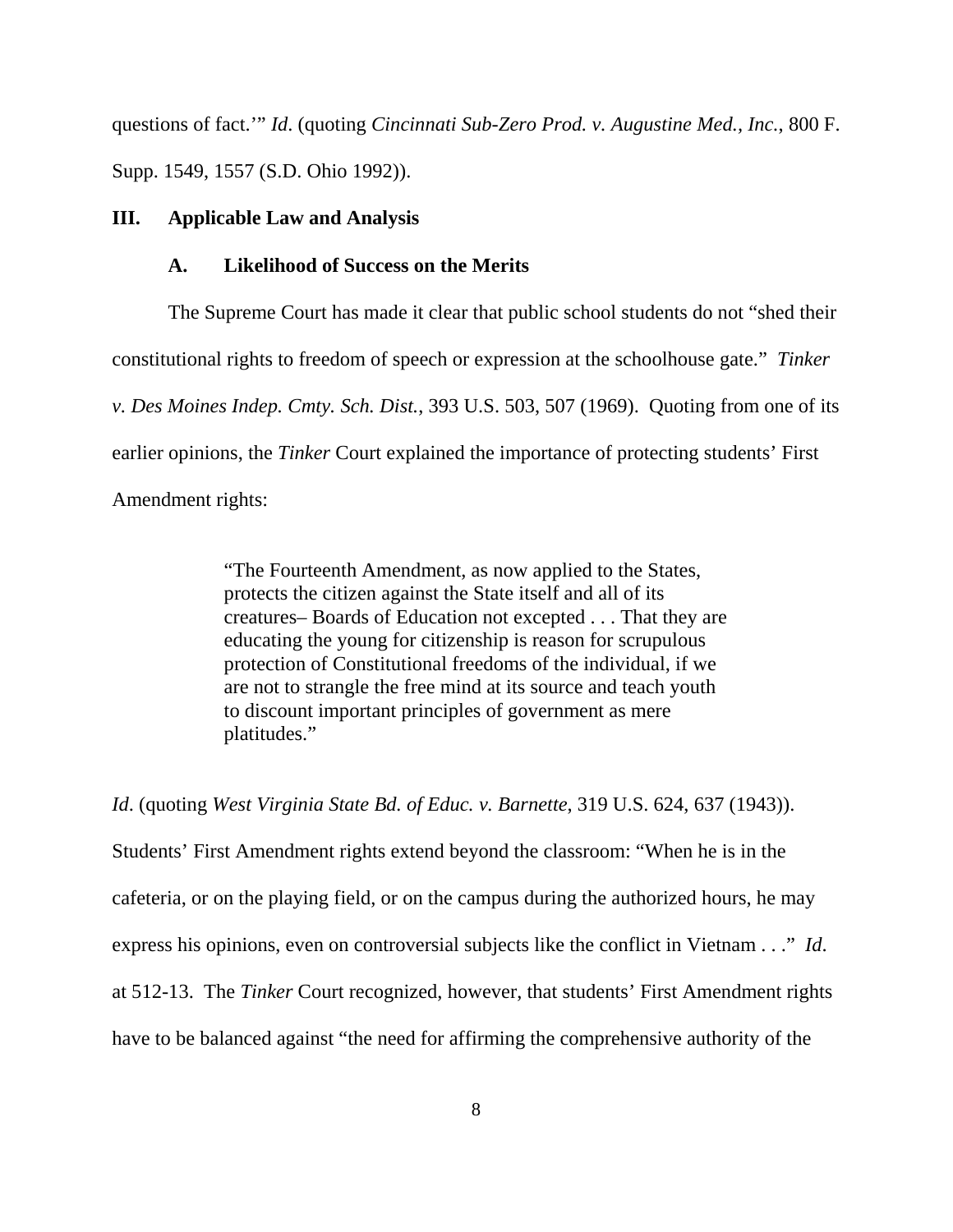States and of school officials . . . to prescribe and control conduct in the schools." *Id*.

The Court resolved these sometimes conflicting interests by holding that school officials may prohibit a particular expression of opinion if they can show that their "action was caused by something more than a mere desire to avoid the discomfort and unpleasantness that always accompany an unpopular viewpoint." *Id*. at 509. School officials must demonstrate that "the forbidden conduct would 'materially and substantially interfere with the requirements of appropriate discipline in the operation of the school.'" *Id*. (quoting *Burnside v. Byars*, 363 F.2d 744, 749 (5th Cir. 1966)). The Court warned, however, that school officials' fear of material and substantial interference must be based on something identifiable in the school setting, rather than on an unsubstantiated fear that a minority viewpoint will engender opposition:

> [I]n our system, undifferentiated fear or apprehension of disturbance is not enough to overcome the right to freedom of expression. Any departure from absolute regimentation may cause trouble. Any variation from the majority's opinion may inspire fear. Any word spoken in class, in the lunchroom, or on the campus, that deviates from the views of another person may start an argument or cause a disturbance. But our Constitution says we must take that risk . . . and our history says that it is this sort of hazardous freedom– this kind of openness– that is the basis of our national strength and of the independence and vigor of Americans who grow up and live in this relatively permissive, often disputatious, society.

*Id.* at 508-09 (internal citation omitted).

*Tinker* arose during one of the most controversial times in this Nation's history–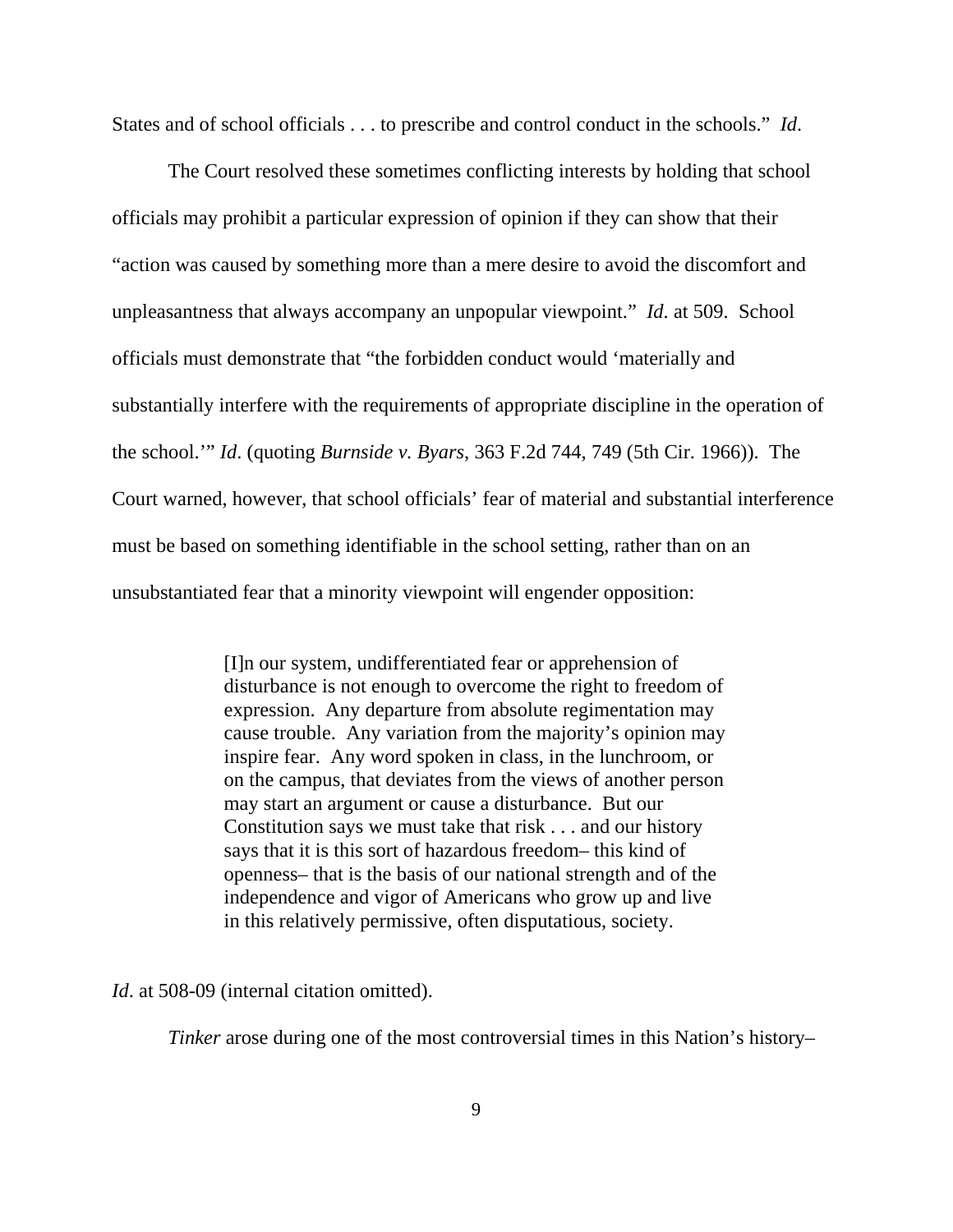the Vietnam War. Upon learning that students planned to wear black armbands to school to exhibit, in part, their disapproval of the Vietnam hostilities, school officials adopted a policy that students wearing armbands to school would be asked to remove them, and if they refused, would be suspended until they returned without armbands. *Tinker*, 393 U.S. at 504. The Supreme Court struck down the ban, finding that it prohibited a "'symbolic act' . . . closely akin to 'pure speech' which, we have repeatedly held, is entitled to comprehensive protection under the First Amendment." *Id*. at 505-06. The Court found no evidence that the armbands "materially and substantially interfere[d] with the requirements of appropriate discipline in the operation of the school[s]" as there was "no indication that the work of the schools or any class was disrupted" and "[o]utside the classrooms, a few students made hostile remarks to the children wearing armbands, but there were no threats or acts of violence on school premises." *Id*. at 508-09.

The *Tinker* Court found it relevant that the school officials did not ban the wearing of all symbols that expressed controversial views. In fact, the record showed "that students in some of the schools wore buttons relating to national political campaigns, and some even wore the Iron Cross, traditionally a symbol of Nazism." *Id*. at 510. As the Court explained, "the prohibition of expression of one particular opinion, at least without evidence that it is necessary to avoid material and substantial interference with schoolwork or discipline, is not constitutionally permissible." *Id*. at 511. In other words, as the Sixth Circuit Court of Appeals subsequently held, "viewpoint-specific speech restrictions are an egregious violation of the First Amendment" absent evidence that such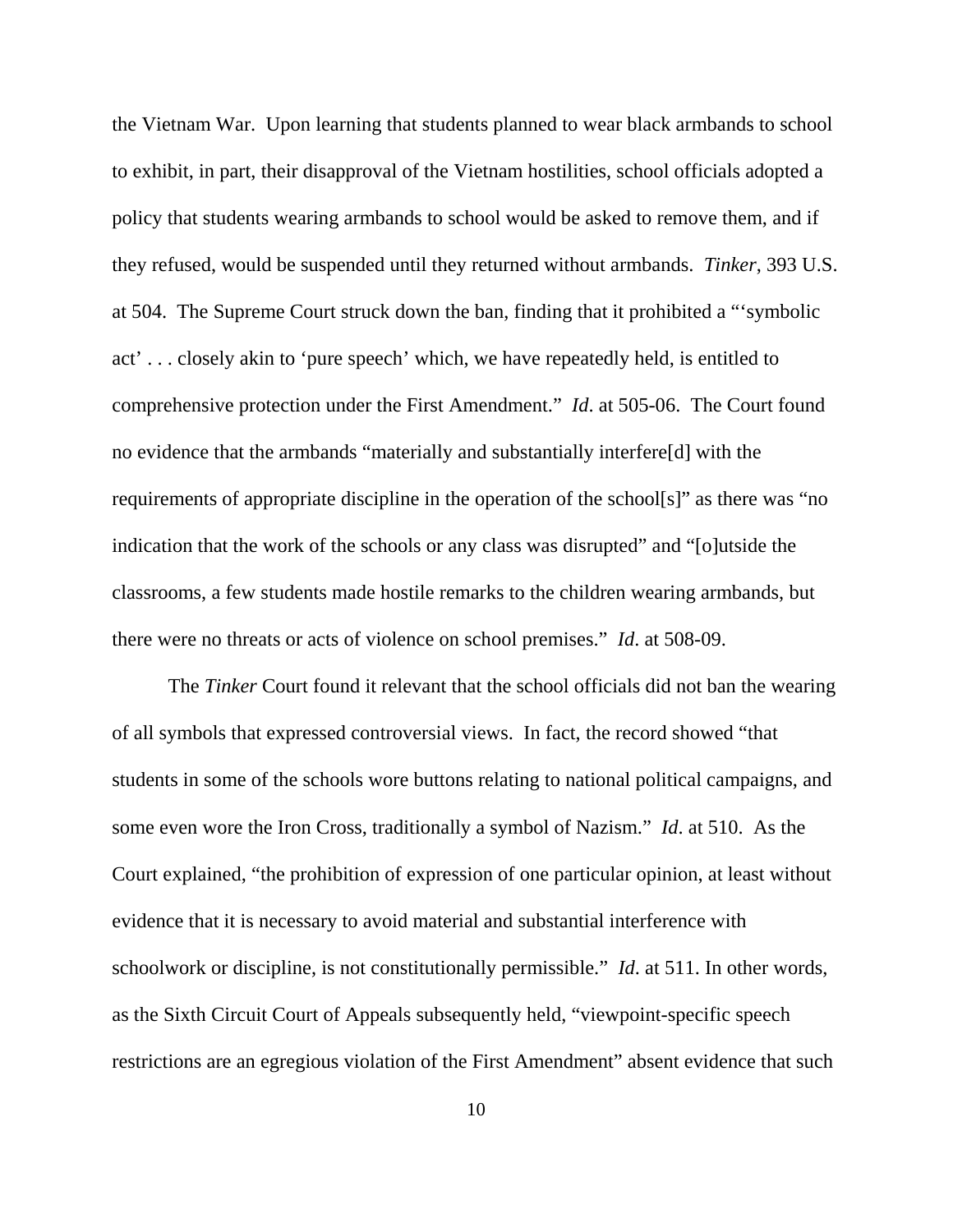speech causes or threatens material and substantial interference with a school's educational environment. *Castorina v. Madison County Sch. Bd.*, 246 F.3d 536, 540 (6th Cir. 2001)(citing *Rosenberger v. Rector and Visitors of the Univ. of Virginia*, 515 U.S. 819, 828-29 (1995) and *R.A.V. v. St. Paul*, 505 U.S. 377, 391-92 (1992)).

Since *Tinker*, the Supreme Court has decided at least two significant cases addressing public school students' First Amendment rights: *Bethel School District No. 403 v. Fraser*, 478 U.S. 675 (1986) and *Hazelwood School District v. Kuhlmeier*, 484 U.S. 260 (1988). Defendants contend that the Supreme Court more clearly defined its *Tinker* standard in these cases; they argue that a standard incorporating language from all three cases should be applied to evaluate the present case. Some courts in fact have viewed *Fraser* and *Kuhlmeier* as casting "some doubt" on the holding in *Tinker* that students retain Free Speech rights in the school setting*. See, e.g., Boroff v. Van Wert City Bd. of Ed.*, 220 F.3d 465, 468 (6th Cir. 2000)(quoting *Baxter v. Vigo County Sch. Corp.*, 26 F.3d 728, 737 (7th Cir. 1994)). Other courts, however, account for the Supreme Court's application of different standards in *Fraser* and *Kuhlmeier* to the factual distinctions between those cases and *Tinker*. *See, e.g., Castorina*, 246 F.3d at 540; *McIntire v. Bethel Sch., Indep. Sch. District No. 3*, 804 F. Supp. 1415, 1426 (W.D. Okla. 1992).

In *Fraser*, the Supreme Court held that a school district acted within its permissible authority in disciplining a student who gave an offensive, lewd, and indecent speech at a school assembly. Delivering the speech to nominate a fellow student for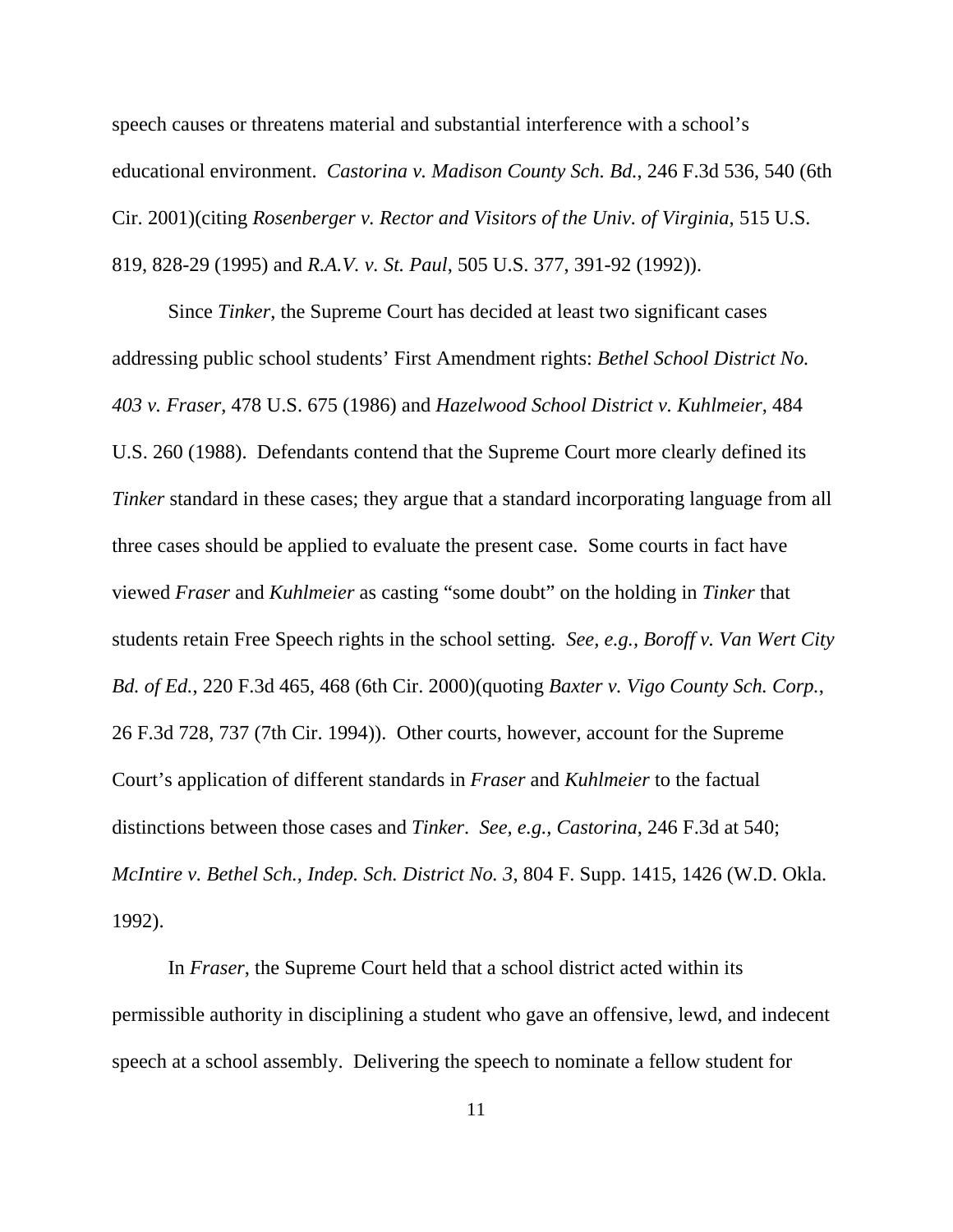elective office, the student made several subtle and not-so subtle references to the nominee's genitals. *Fraser*, 478 U.S. at 687 (Brennan, J., concurring). The Court distinguished the student's "sexually explicit monologue" in *Fraser* from the political message of the armbands in *Tinker*, finding that the former type of conduct has been historically curtailed in our Nation. *Id*. at 681-82 (citing as an example, Thomas Jefferson's Manual of Parliamentary Practice prohibiting lawmakers from using "impertinent" speech during debates and "indecent language against the proceedings of the House"). The *Fraser* Court concluded that "it is a highly appropriate function of public school education to prohibit the use of *vulgar* and *offensive* terms in public discourse." *Id*. at 683 (emphasis added).

But in reaching this conclusion, the Court did not limit its holding in *Tinker* that public school students' First Amendment rights are coextensive with those of adults provided their exercise of those rights does not materially disrupt the school setting or involve substantial disorder or invasion of the rights of others. Rather, the *Fraser* Court merely was delineating certain forms of speech– sexually explicit or vulgar and offensive language– that in particular can be said to be "wholly inconsistent with the 'fundamental values' of public school education." *Id*. at 685. As the Court recognized, its "First Amendment jurisprudence has acknowledged limitations on the otherwise absolute interest of the speaker in reaching an unlimited audience where the speech is *sexually explicit* and the audience may be children." *Id*. at 684 (emphasis added)(citing *Ginsberg v. New York*, 390 U.S. 629 (1968)(upholding New York statute banning the sale of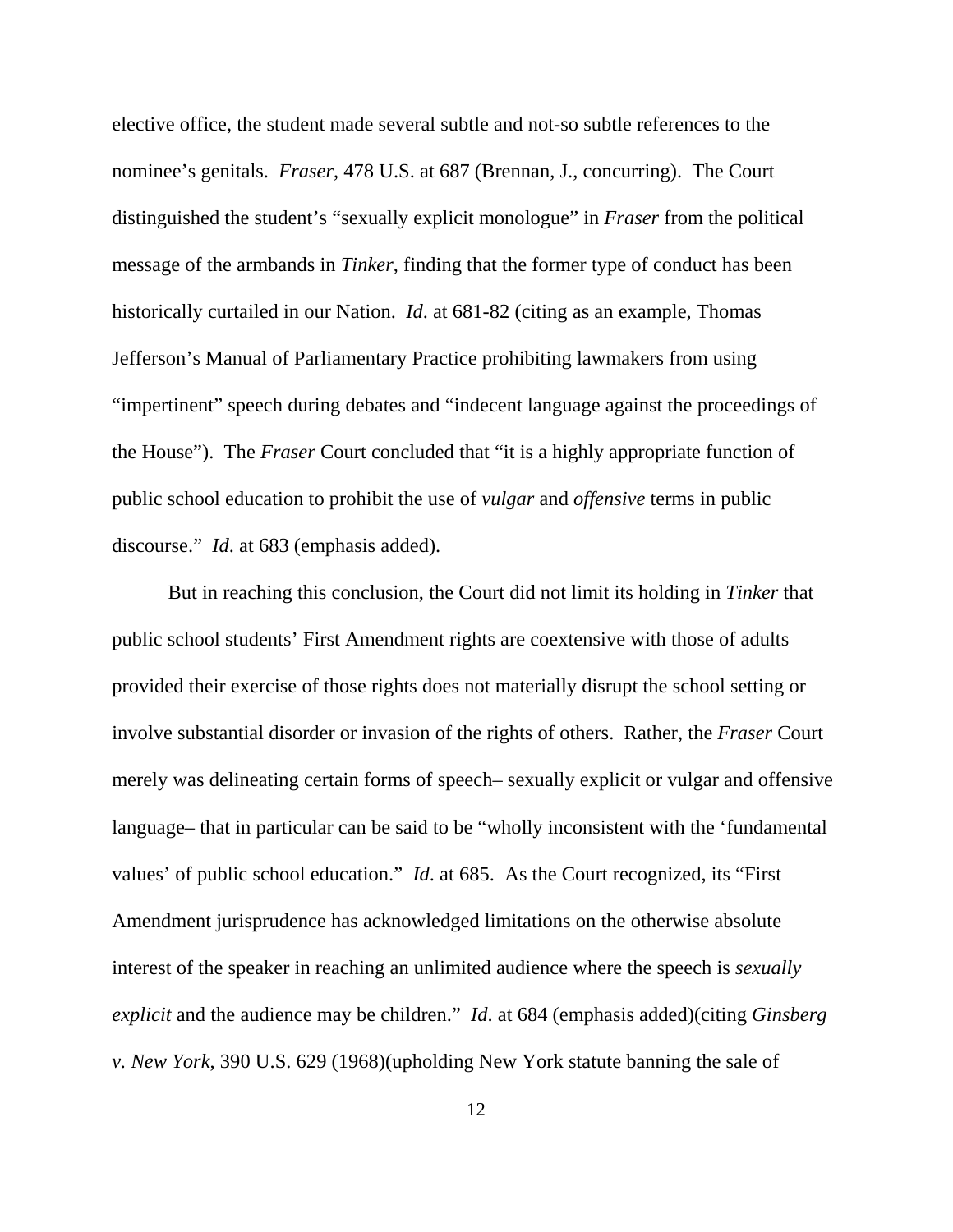sexually oriented material to minors). The Court also pointed to its prior recognition of "an interest in protecting minors from exposure to *vulgar* and *offensive* spoken language." *Id*. (emphasis added)(citing *FCC v. Pacifica Found.*, 438 U.S. 726 (1978)(upholding FCC's regulation of a radio broadcast described as "indecent but not obscene.")

Further indication that the *Fraser* Court did not intend to limit *Tinker,* is its decision to uphold the school district's imposition of sanctions "in response to [the student's] offensively lewd and indecent speech." *Id*. at 685. As the Court explained, "[u]nlike the sanctions imposed on the students wearing armbands in *Tinker*, the penalties imposed in this case were unrelated to any political viewpoint." *Id*.

Almost two years later in *Kuhlmeier*, the Court held that school officials possess greater authority to limit student speech which is or appears to be school-sponsored. In reaching this conclusion, the *Kuhlmeier* Court reiterated that "the First Amendment rights of students in the public schools 'are not automatically coextensive with the rights of adults in other settings,' and must be 'applied in light of the special characteristics of the school environment.'" *Kuhlmeier*, 484 U.S. at 265 (internal citations omitted).

*Kuhlmeier* involved a high school principal's decision to excise two pages from a student newspaper published in connection with a journalism class. The principal decided to edit the pages because they contained two articles which he deemed inappropriate in a school-sponsored newspaper: a story describing three students' experiences with pregnancy and an article discussing the impact of divorce on students at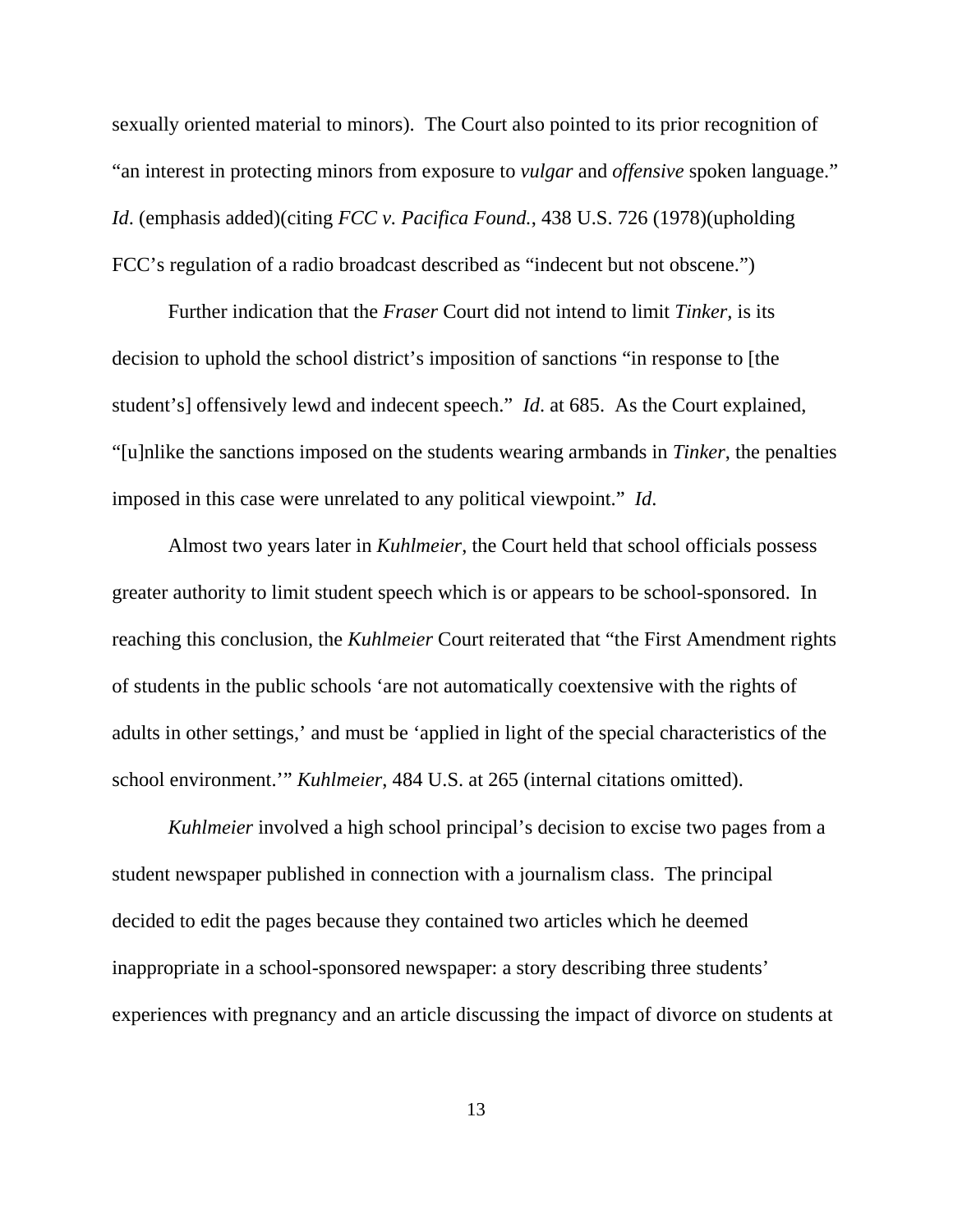the school.4 In holding that the principal's actions did not violate the students' First Amendment rights, the Court focused on the fact that the newspaper was not a "public forum," but rather was reserved by the school "as a supervised learning experience for its journalism students." *Id*. at 270.

The *Kuhlmeier* Court distinguished *Tinker*, explaining that the students' exercise of their First Amendment rights in *Tinker* merely happened on school grounds; whereas in the case before it, the students' expressive activities occurred in a school-sponsored forum:

> The question whether the First Amendment requires a school to tolerate particular student speech– the question that we addressed in *Tinker*– is different from the question whether the First Amendment requires a school affirmatively to promote particular student speech. The former question addresses educators' ability to silence a student's personal expression that happens to occur on the school premises. The latter question concerns educators' authority over schoolsponsored publications, theatrical productions, and other expressive activities that students, parents, and members of the public might reasonably perceive to bear the imprimatur of the school These activities may fairly be characterized as part of the school curriculum, whether or not they occur in a traditional classroom setting, so long as they are supervised by faculty members and designed to impart particular knowledge or skills to student participants and audiences.

<sup>&</sup>lt;sup>4</sup>In addition to finding the subject matter of the pregnancy story inappropriate– as it contained references to the students' sexual activity and birth control– the principal also was concerned that the stories did not protect the identities of the students involved. With respect to the story related to divorce, the principal's primary criticism was that the author failed to interview one of the parties involved in the story and thus that individual neither had the opportunity to respond to remarks about him nor consented to the publication.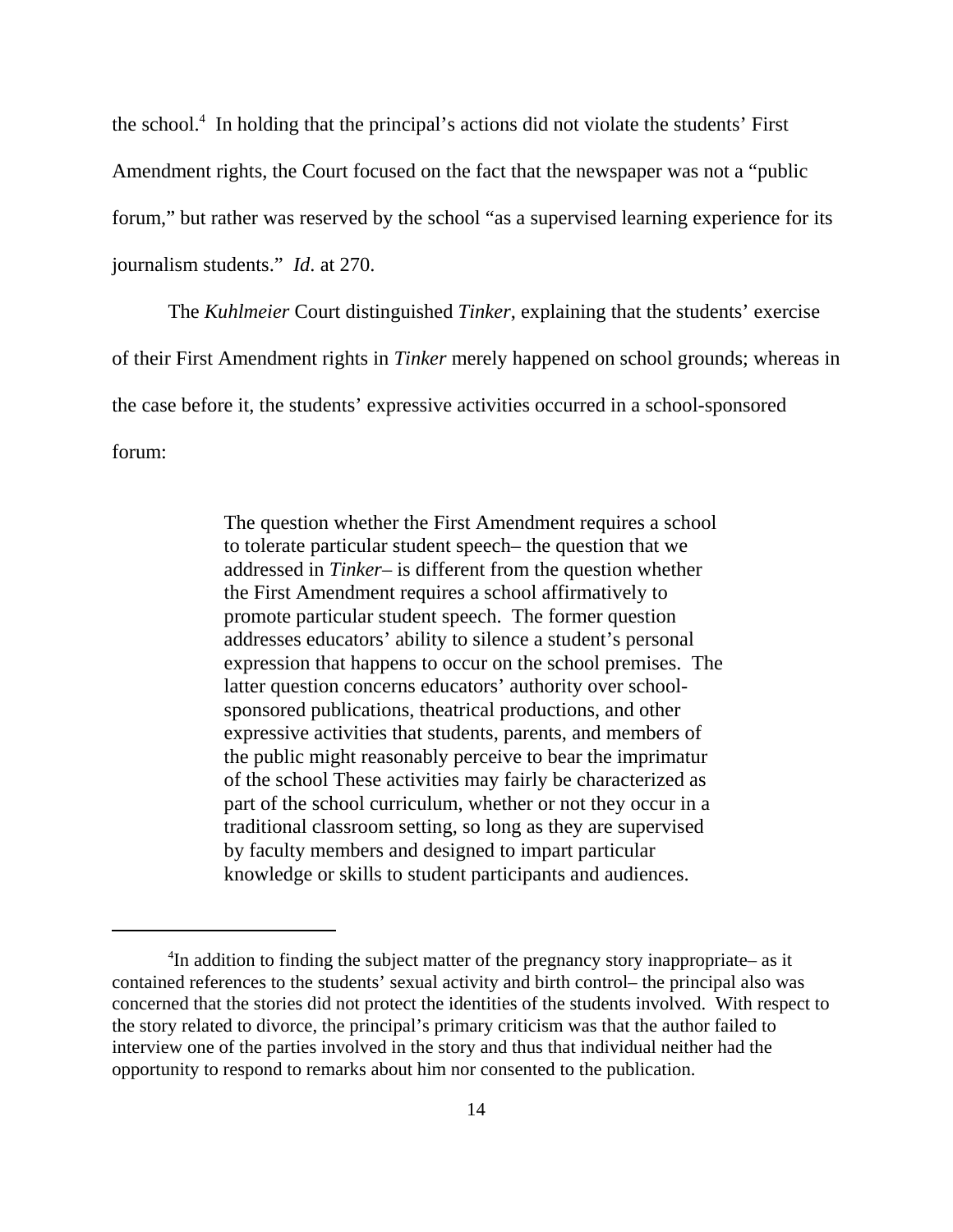*Id*. at 270-71. The *Kuhlmeier* Court concluded that when speech is or appears to be sponsored or endorsed by the school, educators have a greater responsibility "to assure that participants learn whatever lessons the activity is designed to teach, that readers or listeners are not exposed to material that may be inappropriate for their level of maturity, and that the views of the individual speaker are not erroneously attributed to the school." *Id*. at 271.

For those reasons, the *Kuhlmeier* Court held that school officials are entitled to exercise greater control over school-sponsored speech:

> A school must be able to set high standards for the student speech that is disseminated under its auspices– standards that may be higher than those demanded by some newspaper publishers or theatrical producers in the "real" world– and may refuse to disseminate student speech that does not meet those standards. In addition, a school must be able to take into account the emotional maturity of the intended audience in determining whether to disseminate student speech on potentially sensitive topics, which might range from the existence of Santa Claus in an elementary school setting to the particulars of teenage sexual activity in a high school setting.

*Id*. at 271-72. In this regard, school officials have the authority to refuse to *sponsor* speech that it perceives as advocating drugs, alcohol, or "conduct otherwise inconsistent with 'the shared values of a civilized social order,'" or that sends the message that the school agrees with one particular side of a controversial political matter. *Id*. at 272.

The *Kuhlmeier* Court clearly announced that it was not overruling *Tinker* and that its holding only applies to school-sponsored expressive activities, not all student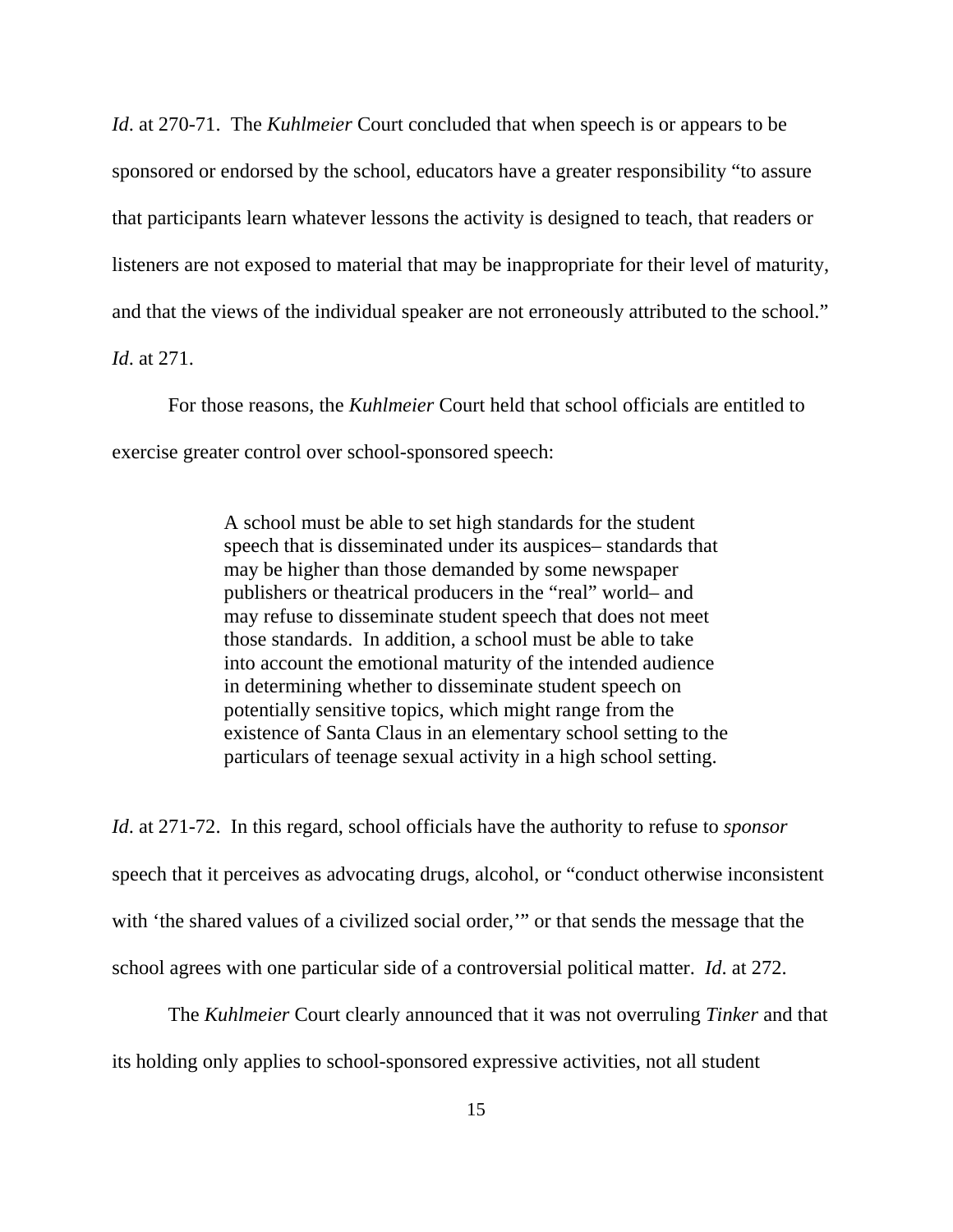expression that happens to occur at school:

[W]e conclude that the standard articulated in *Tinker* for determining when a school may punish student expression need not also be the standard for determining when a school may refuse to lend its name and resources to the dissemination of student expression. Instead, we hold that educators do not offend the First Amendment by exercising editorial control over the style and content of student speech *in school-sponsored expressive activities* so long as their actions are reasonably related to legitimate pedagogical concerns.

*Id*. at 272-73 (emphasis added). The Court also clarified that its earlier decision in *Fraser* did not modify *Tinker*, explaining that its holding in *Fraser* "rested on the 'vulgar,' 'lewd,' and 'plainly offensive' character of a speech delivered at an official school assembly rather than on any propensity of the speech to 'materially disrup[t] classwork or involv[e] substantial disorder or invasion of the rights of others.'" *Id*. at 272 n.4 (citations omitted).

It is this Court's belief that this case is controlled by the standard set forth in *Tinker*. *Fraser* is inapplicable as Barber's shirt did not refer to alcohol, drugs, or sex. Furthermore, it was neither obscene, lewd, nor vulgar; in fact, nothing in the record suggests that Coebly and/or Shelton viewed it this way. *Kuhlmeier* also is inapplicable as Barber's conduct clearly was not school-sponsored activity. Defendants contend that if they were prohibited from banning Barber's shirt, it would appear as if the school were endorsing his political message; however, no reasonable person could conclude that a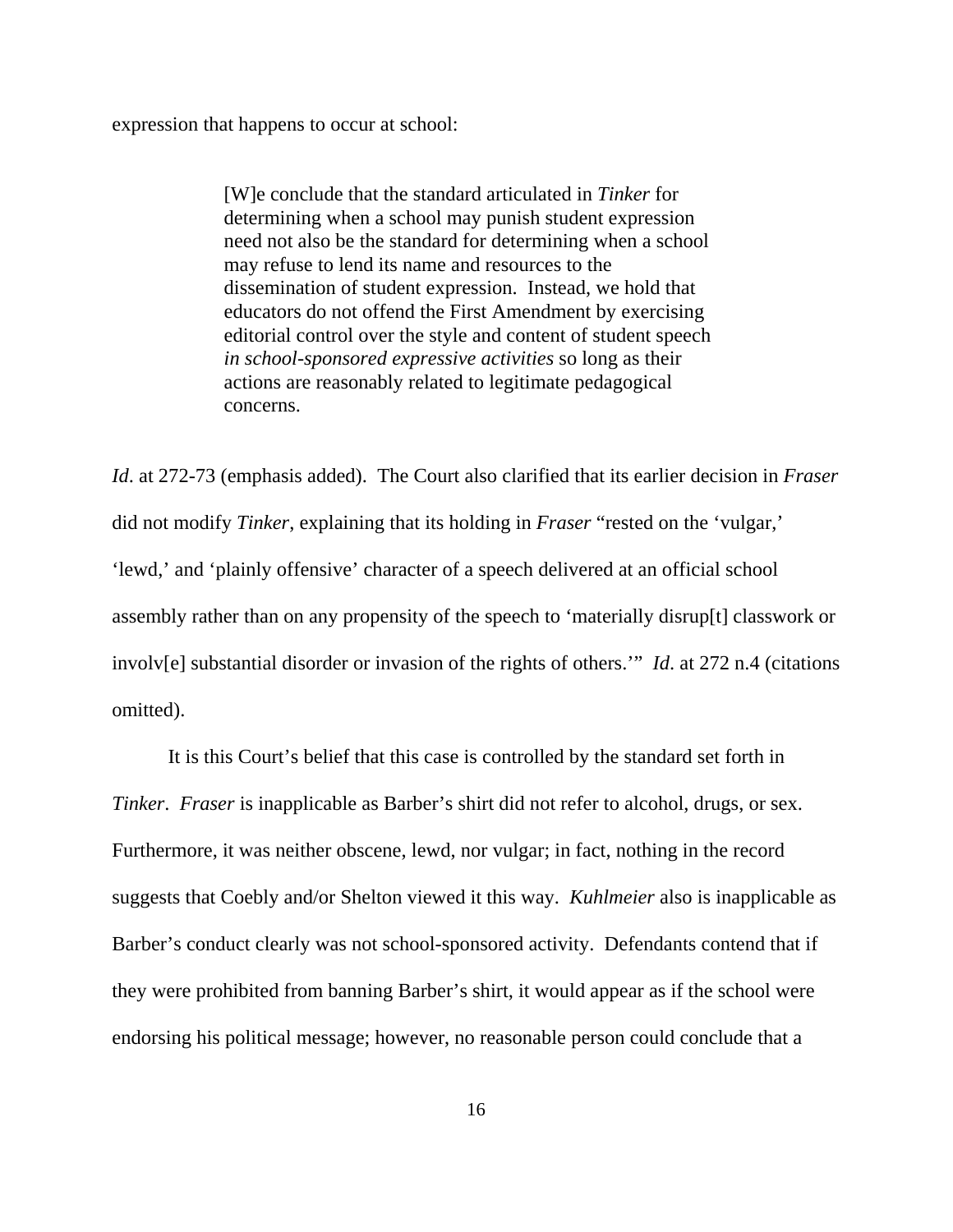school endorses the messages on its students' clothing. *See Castorina*, 246 F.3d at 543 (rejecting argument that school could be seen as endorsing student's display of the Confederate flag if it failed to ban t-shirt with flag on it). Accordingly, Defendants' decision to ban Barber's shirt only can withstand constitutional scrutiny if they show that the t-shirt caused a substantial disruption of or material interference with school activities or created more than an unsubstantiated fear or apprehension of such a disruption or interference.<sup>5</sup> Based on the evidence presently before this Court, it does not appear that Defendants can meet their burden.

Shelton found Barber's shirt inappropriate based upon one student's and one teacher's comments. Shelton claims that the student was angry and "threatened Barber." Shelton then admits, however, that he believed the student only wanted Shelton to take care of the t-shirt and did not intend to harm Barber. George's only comment to Shelton was that he felt Barber's shirt was inappropriate. Even when considered together, these comments do not constitute a material and substantial disruption of the school's activities. Furthermore, there is no evidence that the t-shirt created any disturbance or disruption in Barber's morning classes, in the hallway between classes or between Barber's third hour class and his lunch period, or during the first twenty-five minutes of the lunch period.

<sup>&</sup>lt;sup>5</sup>There does not appear to be any question that Barber's shirt constituted the type of symbolic act that is protected by the Free Speech Clause of the First Amendment. *See Castorina*, 246 F.3d at 539 (quoting *Texas v. Johnson*, 491 U.S. 397, 404 (1989)). Barber intended to convey a particularized message by wearing the t-shirt. Furthermore, the likelihood was great that Barber's message would be understood by those who viewed it. If this were not the case, Shelton's and Coebly's reasons for banning the t-shirt would make little sense.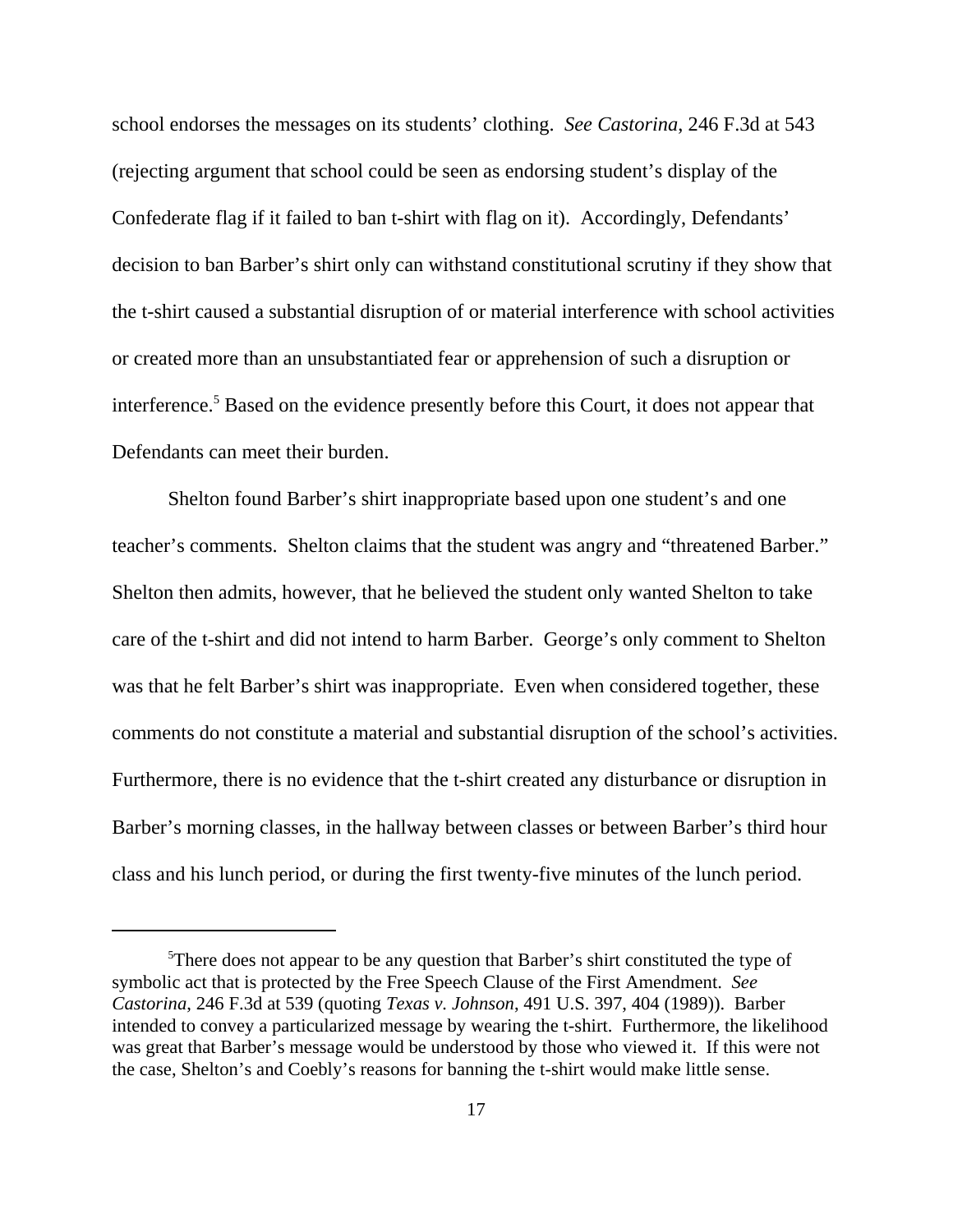Thus Defendants cannot show that a disruption already had occurred.

Shelton states that he told Barber to turn the t-shirt inside out or remove it because he believed the t-shirt could create a disruption and could even endanger Barber. The record however, does not reveal any basis for Shelton's fear aside from his belief that the t-shirt conveyed an unpopular political message. As stated earlier, however, to justify prohibition of a particular expression of opinion, school officials must be able to show that their action was caused by "something more than a mere desire to avoid the discomfort and unpleasantness that always accompany an unpopular viewpoint." *Tinker*, 393 U.S. at 509.

The Court, however, must also consider Coebly's reasons for prohibiting Barber from wearing the t-shirt to school. Coebly fears the t-shirt will materially and substantially interfere with Dearborn High's operations based on her prior experience at Edsel Ford during Desert Storm. The Court is not presently persuaded that that incident which occurred more than ten years earlier at a different high school warranted the action taken by Coebly.

To support her decision, Coebly also points to the number of Iraqi students at Dearborn High, the fact that there was a threat of war, and the fact that the government increased the terrorist alert level to "high" or "orange" ten days prior to February 17. However, even taking these factors into consideration, the Court is not presently persuaded that Defendants' decision to prohibit Barber from wearing the t-shirt to school on the day in question was justified. Nor does the evidence presented thus far persuade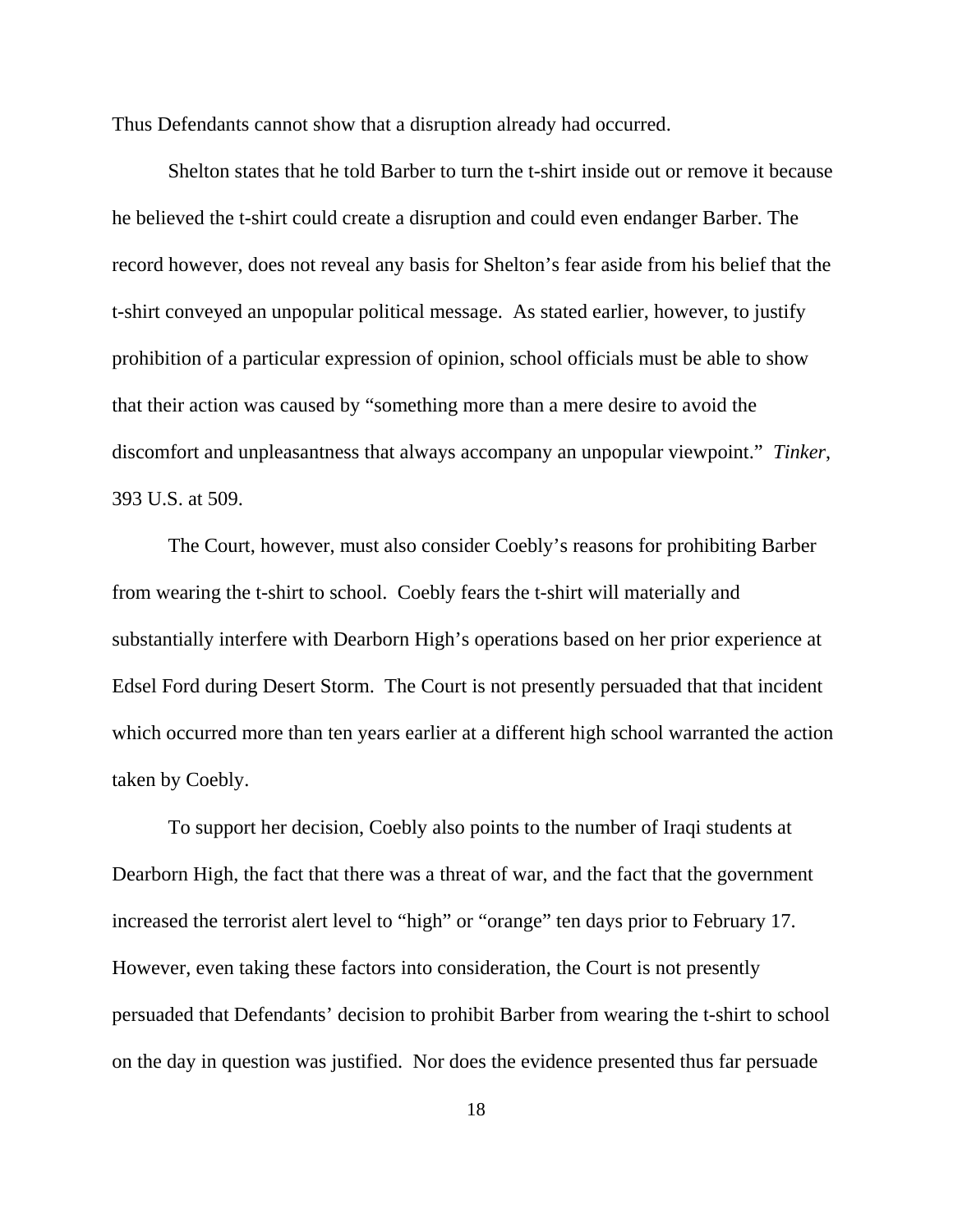the Court that Defendants are justified in prohibiting Barber from returning to school wearing the t-shirt.

While Defendants are correct that the demography of Dearborn High is relevant, *see Hill v. Lewis*, 323 F. Supp. 55, 58 (E.D.N.C. 1971), they only have established that 31.4% of the school's students are Arabic. Defendants fail to indicate what percentage of these students are Iraqi.<sup>6</sup> But even if the majority or a large number of Dearborn High's Arab students are Iraqi, nothing in the present record suggests that these students were or would be offended by Barber's shirt which conveys a view about President Bush. More importantly, there is nothing in the record before this Court to indicate that those students, or any students at Dearborn High, might respond to the t-shirt in a way that would disrupt or interfere with the school environment. As Plaintiff's counsel noted at oral argument, it is improper and most likely detrimental to our society for government officials, particularly school officials, to assume that members of a particular ethnic group will have monolithic views on a subject and will be unable to control those views.

As the circumstances surrounding the conduct in *Tinker* suggest, Coebly's reliance on the fact that war in Iraq was imminent is not persuasive. Clearly the tension between students who support and those who oppose President Bush's decision to invade Iraq is no greater than the tension that existed during the United States' involvement in Vietnam between supporters of the war and war-protestors. Furthermore, and contrary to

<sup>&</sup>lt;sup>6</sup>As discussed *supra* at 5-6, Coebly's primary reason for prohibiting Barber from wearing the t-shirt, is her belief that it will incite Dearborn High's *Iraqi* students.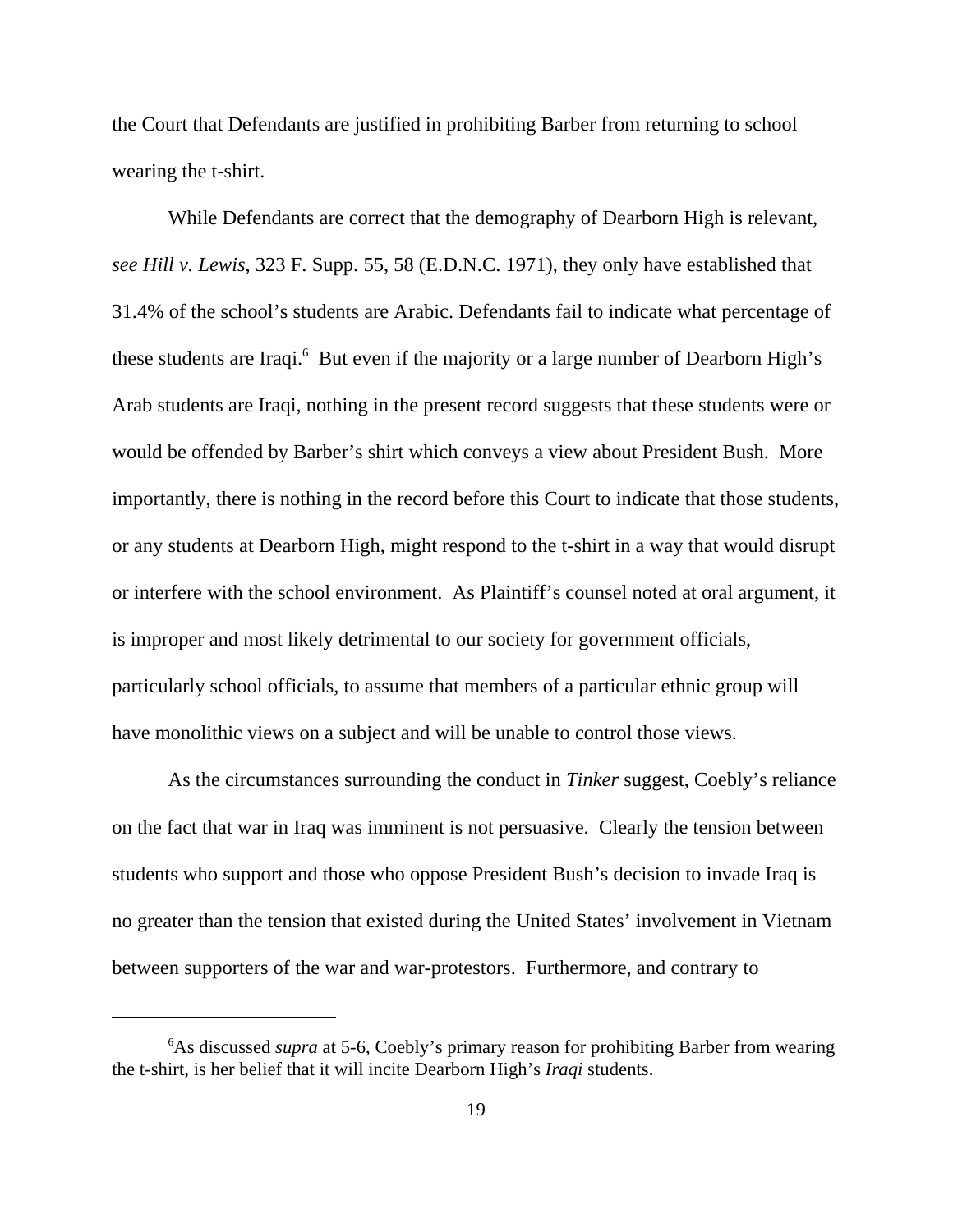Defendants' counsel's assertion at oral argument, the courts have never declared that the school yard is an inappropriate place for political debate. In fact, as the *Tinker* Court and other courts have emphasized, students benefit when school officials provide an environment where they can openly express their diverging viewpoints and when they learn to tolerate the opinions of others. As one court has stated:

> Our schools, like our communities at large, are invaluably improved by the diversity of their members. All students benefit from the respectful and thoughtful exchange of ideas and sharing of beliefs and practices. Schools, in particular, are vital environments that can provide an education of both the substance of diversity and the responsible manner with which such diversity is approached and expressed. It is incumbent upon the school, the parents, the students, and the community . . . to work together so that divergent viewpoints, whether they be political, religious, or social, may be expressed in a civilized and respectful manner.

*Chambers v. Babbitt*, 145 F. Supp. 2d 1068, 1073 (D. Minn. 2001). As the *Chambers* court further noted, maintaining a school community of tolerance includes the tolerance of even the most intolerant or disagreeable viewpoints. *Id*.

For the reasons set forth above, and based on the record presently before the Court,

the Court concludes that Plaintiff has a substantial likelihood of succeeding on the merits.

#### **B. Irreparable Harm**

The Supreme Court has repeatedly held that the loss of First Amendment

freedoms, even temporarily, constitutes irreparable injury. *Elrod v. Burns*, 427 U.S. 347,

373 (1976); *see also G & V Lounge, Inc. v. Michigan Liquor Control Comm'n*, 23 F.3d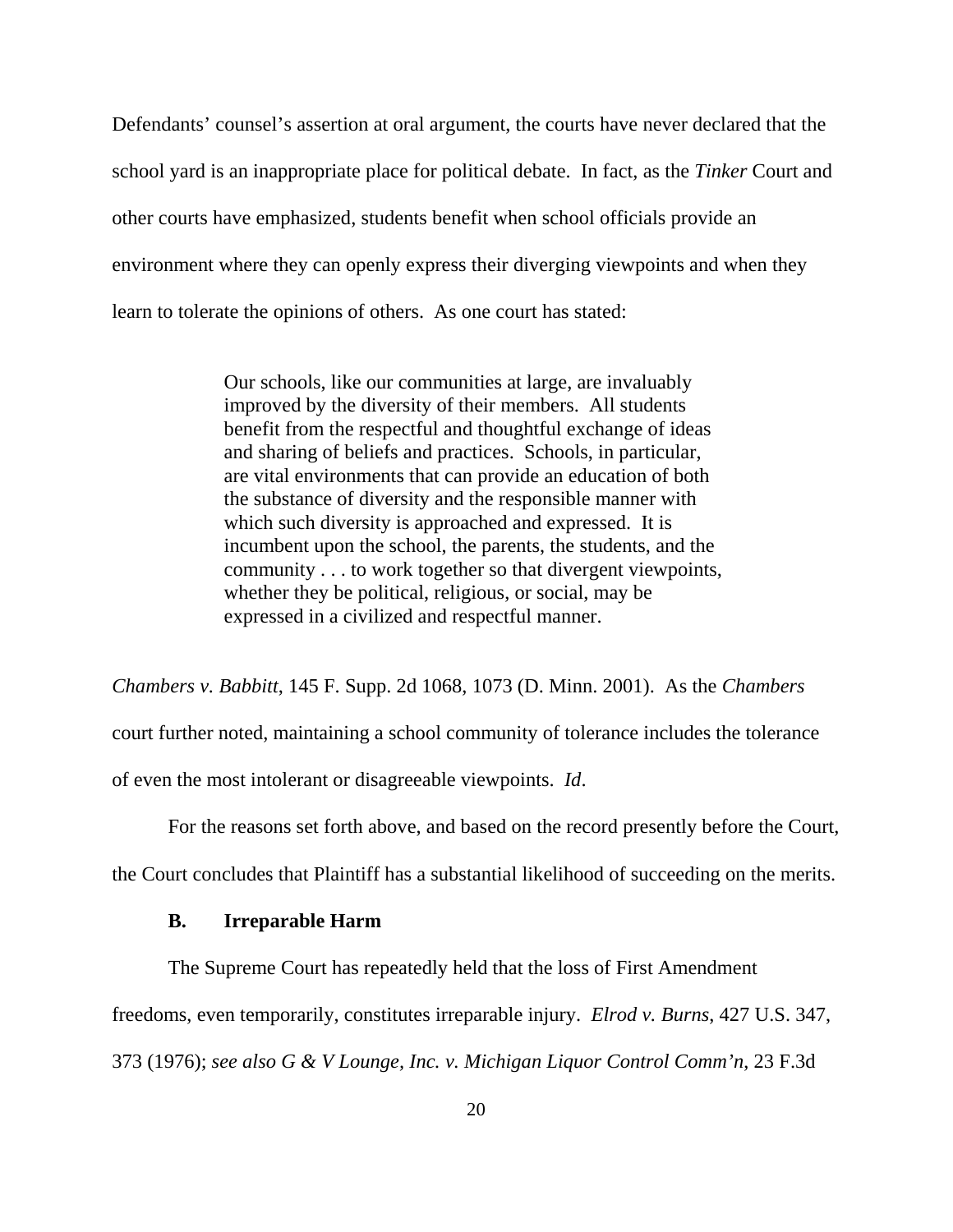1071, 1078 (6th Cir. 1994)(holding that "even minimal infringement upon First Amendment values constitutes irreparable injury sufficient to justify injunctive relief.") Defendants argue that Barber "inappropriately relies" on *Elrod* and *G & V Lounge* because both cases involve adults, not students, and neither case takes into consideration the Supreme Court's pronouncement in *Hazelwood* that the "First amendment rights of students in public schools are not automatically coextensive with the rights of adults in other settings."

Defendants cite no case law, however, to support their contention that students do not suffer irreparable harm when school officials wrongfully violate their First Amendment rights. Thus even if Defendants are correct that school officials possess greater authority to curtail students' rights, they offer no support for the notion that students do not suffer irreparable harm if those school officials exceed that authority. In fact, at least one court has held in a similar situation that students suffered irreparable harm when their First Amendment rights to Free Speech were violated. *McIntire*, 804 F. Supp. at 1428 (W.D. Okla. 1992)(granting students' motion for preliminary injunction against school board superintendent and enjoining superintendent from prohibiting students from wearing particular t-shirt, reasoning that students would suffer irreparable harm as a result of the loss of their First Amendment rights, even for a minimal period of time).

Defendants also argue that Barber has not suffered irreparable harm because they are providing him alternative forums in which to express his views– for example, the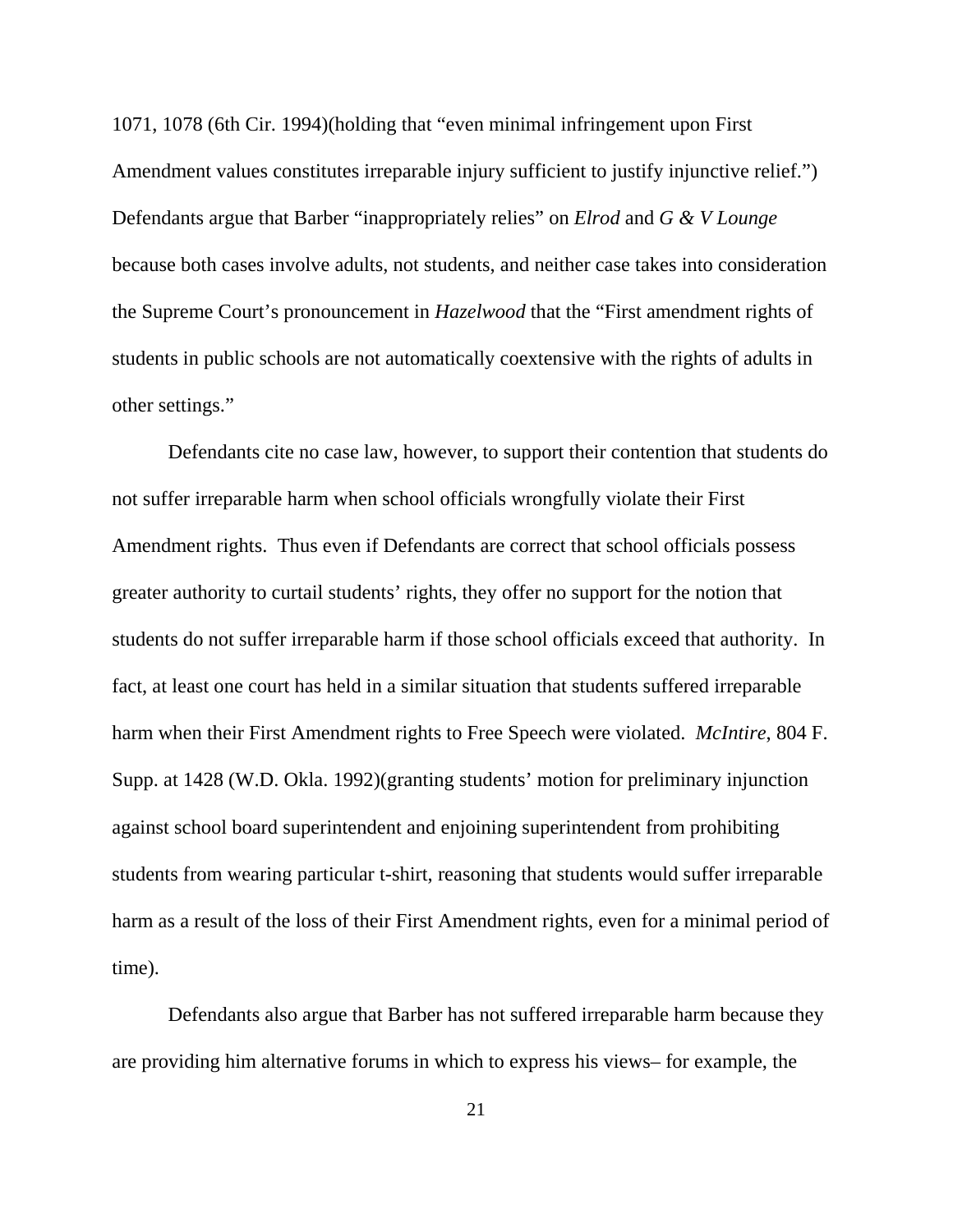classroom and the press. For this purpose, Defendants suggest that Shelton and Coebly are only prohibiting Barber from wearing the t-shirt in the cafeteria. But this claim is contrary to the record. Likewise, Defendants suggest that Shelton only asked Barber to turn the t-shirt inside out or remove it while in the cafeteria, but that Barber had been free to wear the t-shirt up until that time and presumably would be permitted to wear it upon returning to his classroom. This claim also is not supported by the record. As Shelton and Coebly indicate, Barber is prohibited from wearing the t-shirt *to school* at this time. Such absolute prohibition in this Court's opinion, may well constitute irreparable harm.

## **C. Substantial Harm to Others and the Public Interest**

Barber argues that the public interest is served when free expression is protected. As the *McIntire* court stated, "The public has an interest in the protection and preservation of First Amendment rights. 'Vindication of constitutional freedoms and protection of First Amendment rights is in the *public interest*.'" *McIntire*, 804 F. Supp. at 1429.

Defendants contend, however, that allowing Barber to wear the t-shirt to school will force the school to cease normal "beginning of the school year" operations, pointing to the "media frenzy" spawned by the incident on February  $17<sup>7</sup>$  But while some of Barber's fellow students may have expressed anger about the attention the school

<sup>&</sup>lt;sup>7</sup>After Barber returned home on February 17, he notified two local television stations and two local newspapers about the incident. Thereafter, news crews and reporters came to Dearborn High's campus.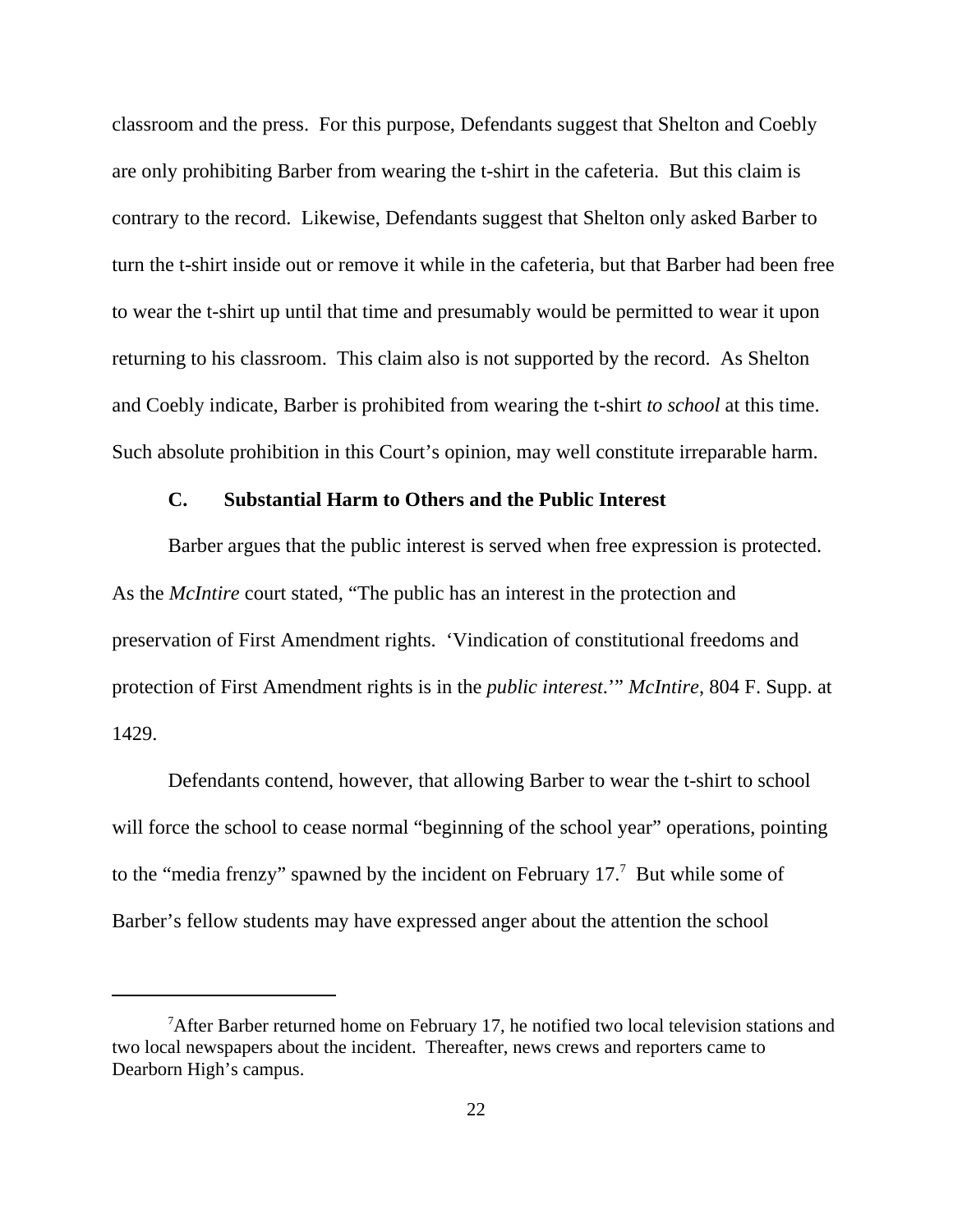received as a result of the February 17 incident, Shelton testified that the students in fact "have handled it pretty well." As Shelton acknowledges, there has not been any kind of demonstration, disruption, or commotion as a result of the media's presence. Thus this Court is not persuaded that Defendants' concern is presently justified.

Defendants also argue that issuance of an injunction will undermine school officials' authority to regulate student behavior and preclude officials from exercising their legal discretion to react to Barber's (and presumably other students') "future free exercise when circumstances warrant it." While considering the present matter, the Court has remained mindful that in order for schools to effectively serve their purpose it is necessary that students respect school officials' authority. As the Court stated at oral argument, authority figures sometimes make mistakes, but students cannot be led to believe that it is proper from them to respond by saying "you're wrong and I am not going to do what you say." Nothing in this opinion, therefore, should suggest that school officials may not exercise their authority and prohibit students from exercising their First Amendment rights within the parameters of the Constitution and according to the Supreme Court's relevant First Amendment jurisprudence. For example, when student speech is school-sponsored, or lewd, obscene, or vulgar (including related to alcohol or drugs), school officials may curtail that speech. Furthermore, if school officials are justified in their belief-- in other words, if there is an objective basis for their belief-- that "speech" has "materially and substantially interfere[d]" with school operations or if they are reasonably justified in believing that there is a substantial basis for concluding that it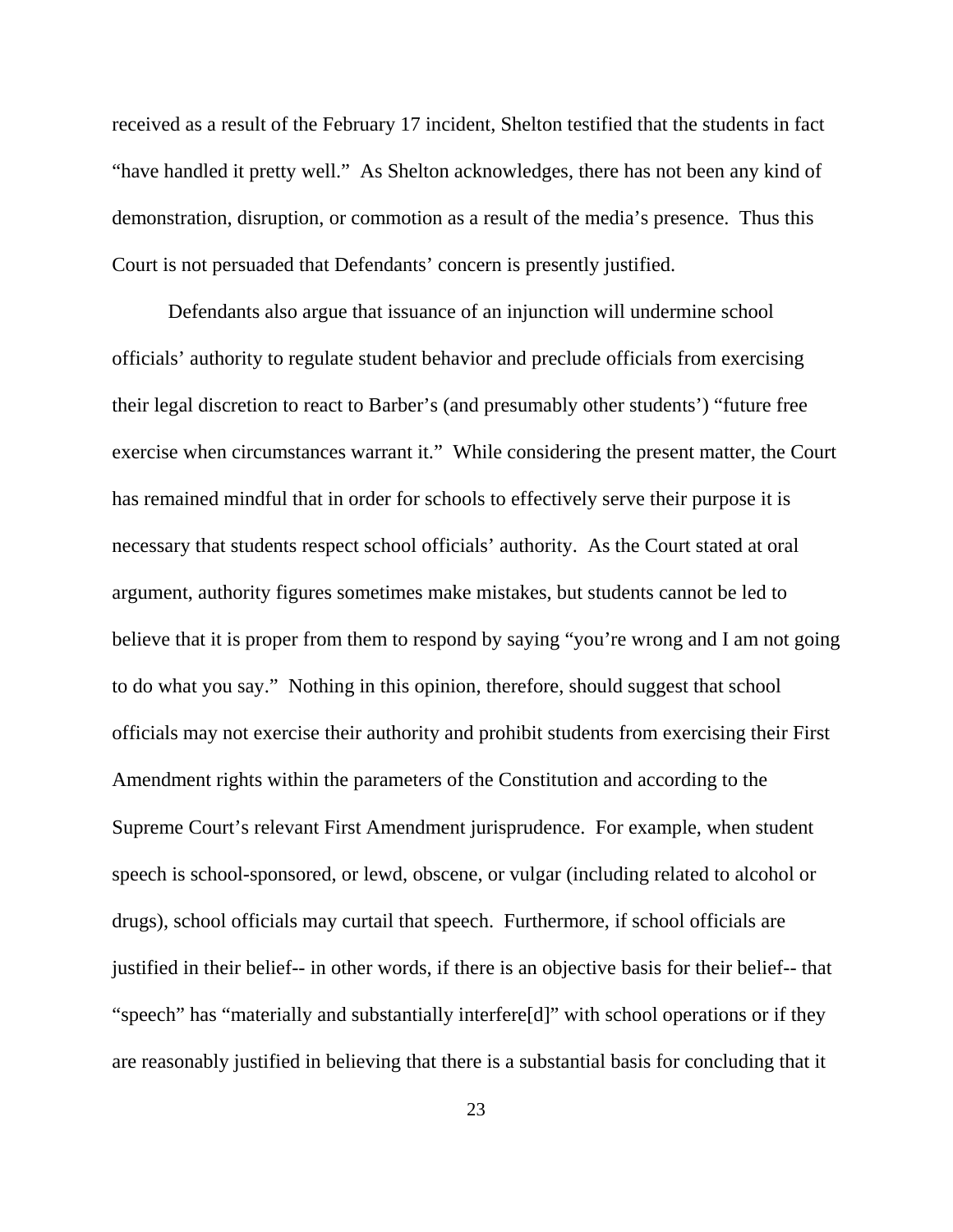will do so, school officials may take appropriate action to curtail that speech.

Finally, Defendants argue that the public interest will be best served by maintaining the status quo, which they define as "[l]eaving to the discretion of state elected and appointed school officials the decision of what to do, if anything, should Barber, come the commencement of school, again express himself in a manner which, under the particular circumstances presented, would legally permit or justify a response." Whether the public interest in fact is served by this status quo depends on Defendants' understanding as to what "circumstances" permit them to prohibit Barber from wearing the t-shirt to school. If Defendants believe that the circumstances thus far presented are sufficient, circumstances which the Court finds do not provide a constitutionally permissible rationale for Defendants' decision, it cannot be said that the status quo benefits the public. As the Court stated in *Chambers v. Babbitt*, 145 F. Supp. 2d 1068 (D. Minn. 2001),

> [T]he Court's decision to grant injunctive relief serves to reinstate the *status quo* as of [the date the clothing was banned], which is that a student's freedom of expression is protected in the school environment to the extent that a school does not otherwise have a reasonable belief that such expression could lead to substantial disruption of the school environment or material interference with school activities.

*Chambers*, 145 F. Supp. 2d. at 1072-73. Thus if Barber chooses to wear the t-shirt to school again and other circumstances are presented that lead Defendants to reasonably believe that the t-shirt is substantially disrupting or interfering with school activities or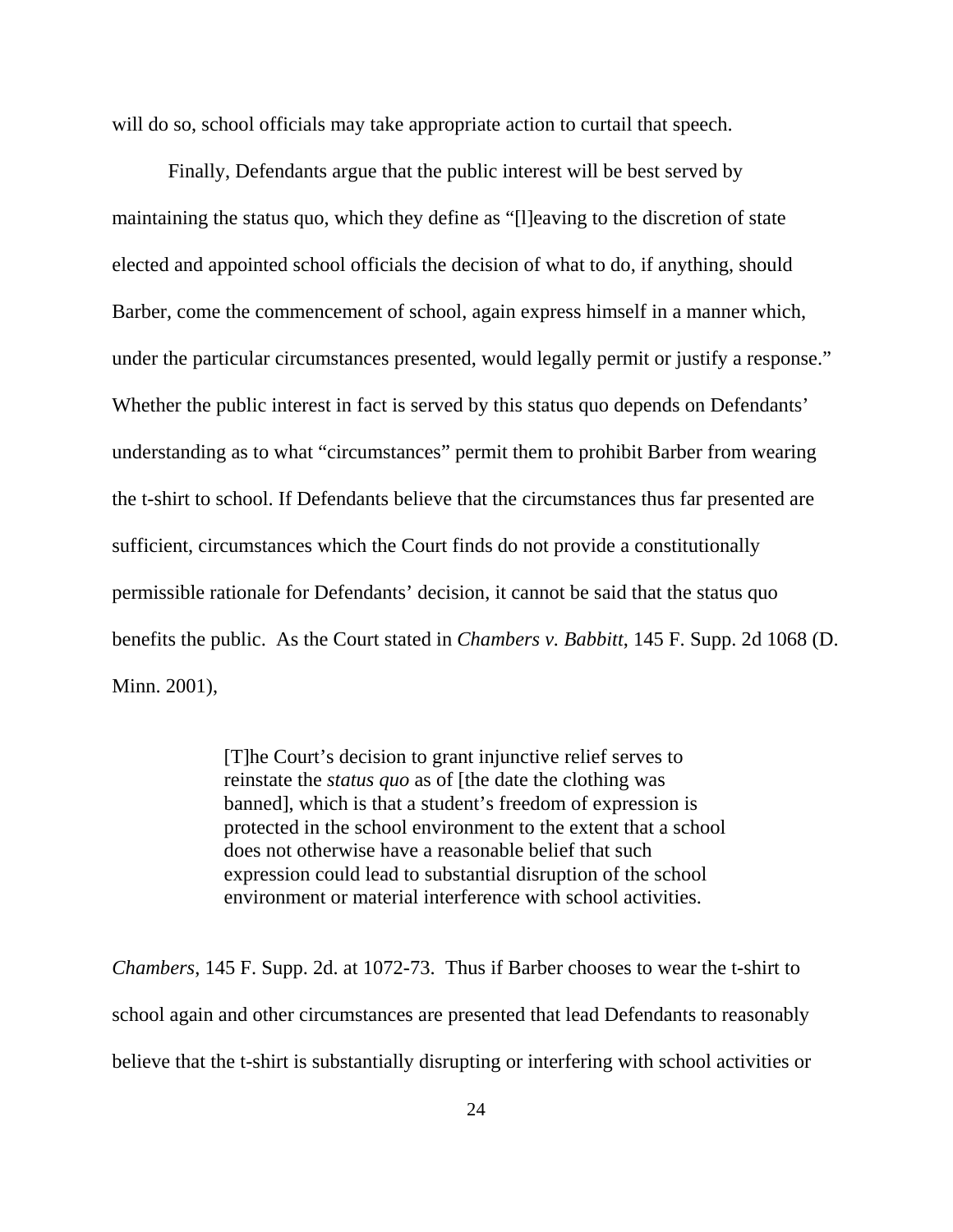that it could lead to a substantial disruption of the school environment or material interference with school activities, the Court then will entertain a request to dissolve the preliminary injunction.